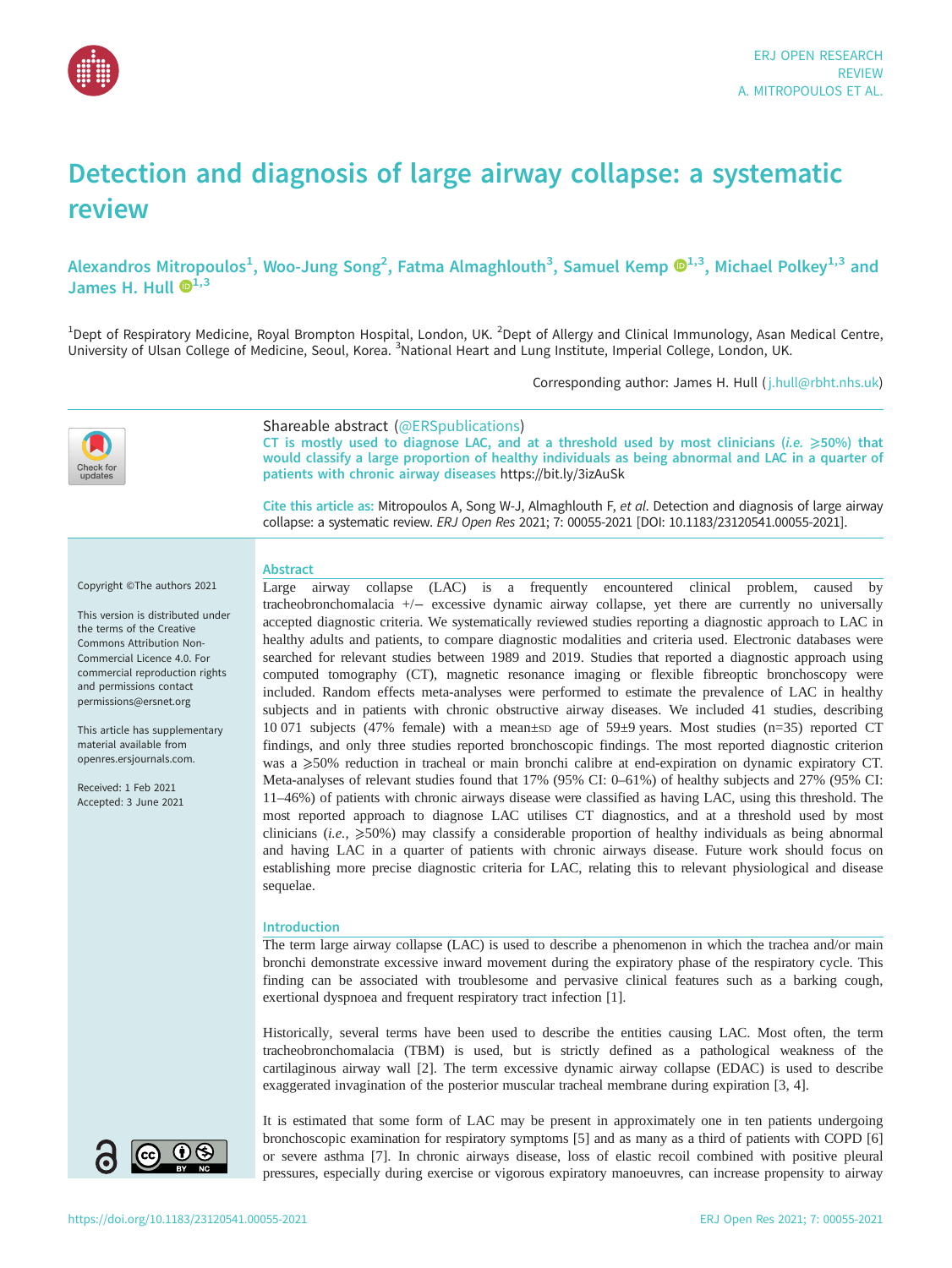collapse [[8](#page-15-0)]. The appearance of LAC may thus arise as a comorbid entity, in the presence of underlying airway disease, rather than representing a primary pathological problem or disease state per se. Regardless, the detection and characterisation of LAC is important, given several studies have now highlighted clinically meaningful improvements in exercise tolerance and quality of life (QoL) with targeted intervention, e.g. with the application of continuous positive airway pressure [[9](#page-15-0)] and tracheobronchoplasty [[10\]](#page-15-0).

There is currently a lack of consensus regarding the criteria that should be used to diagnose LAC. Accordingly, whilst bronchoscopic or imaging techniques are often employed interchangeably to assess LAC, there is no agreement as to what constitutes an abnormal or "excessive" degree of collapse or how this differs between investigation modalities. The first description of diagnostic criteria for LAC are attributed to RAYL and colleagues [[11\]](#page-15-0), now over 50 years ago, reporting that airway collapse was abnormal if the airway lumen was reduced to one half or less during coughing. This magnitude of collapse became increasingly cited as being "diagnostic" of LAC [\[12](#page-15-0), [13\]](#page-15-0) and generally remains the most commonly applied criteria by pulmonologists currently. This degree or severity of collapse has, however, been found in a large proportion of entirely healthy, asymptomatic individuals [\[14](#page-15-0)]. Moreover, the diagnostic criteria used for LAC are potentially confounded by variation in the protocols employed to visualise and evaluate airway movement [\[1\]](#page-15-0). Thus overall, there is a risk of both potential over- and under-diagnosis, with associated implications for patient management.

The aim of this review was to systematically assess the published literature in this area and report differences in the criteria used in the diagnosis of LAC. A secondary aim was to undertake a synthesis of the literature assessing the prevalence of LAC in healthy individuals and in those with a clinical diagnosis of chronic airways disease. The various cut-off values and diagnostic modalities are critically appraised with the overall aim of helping to inform clinicians and researchers, evaluating this clinical entity and help direct development of future classification systems.

#### Methods

# Protocol and registration

A systematic review of the available literature was performed using two electronic databases (PubMed and Embase). The search criteria employed included all eligible studies between January 1989 and October 2019 using the following keywords (airway collapse OR airway collapsibility OR bronchial collapse OR bronchial collapsibility OR tracheal collapse OR tracheal collapsibility OR expiratory collapse OR expiratory tracheal narrowing OR tracheomalacia OR tracheobronchomalacia OR bronchomalacia). Further detail on the search strategy is summarised in the online supplementary [e-table 1.](http://openres.ersjournals.com/lookup/doi/10.1183/23120541.00055-2021.figures-only#fig-data-supplementary-materials) The timeframe for included publications (i.e. only studies within the last 30 years) was selected to ensure relatively modern bronchoscopic, imaging equipment and techniques were employed and thus findings were applicable and relevant to current practice. The study was registered with PROPSPERO (CRD42019149347).

#### Selection criteria

Studies conducted in human subjects and published in English were considered for inclusion, providing they fulfilled the following criteria: 1) LAC had to be evaluated using either CT, magnetic resonance imaging (MRI) or flexible fibreoptic bronchoscopy; 2) the anatomic airway sites for evaluation of LAC had to be the trachea, main bronchi or both; 3) the cut-off values or the magnitude of LAC (TBM or EDAC) or the diagnostic approach had to be clearly reported in the study methodology and/or results section; 4) studies describing findings in children only were excluded; and 5) included case studies/series had to include at least three cases and thus single or double case report studies were excluded.

#### Data extraction

We extracted the following information: study aim (e.g. diagnosis of LAC), study design (e.g. prospective or retrospective), population characteristics (e.g. healthy adults or patients), diagnostic modality (e.g. CT, MRI or bronchoscopy), diagnostic criteria of LAC (e.g. >50% collapse in the airway's cross-sectional area; CSA), main findings with prevalence of LAC and conclusions. This information was extracted from the original articles into an Excel spreadsheet (separated into columns such as study aim, study design, etc.), which was subsequently used as the data collection form.

### Quality assessment

Study quality was assessed for those included in the meta-analysis sections addressing the prevalence of LAC in healthy subjects and patients with chronic airways disease (supplementary [e-table 2](http://openres.ersjournals.com/lookup/doi/10.1183/23120541.00055-2021.figures-only#fig-data-supplementary-materials)). As there is no standard tool for assessing the quality of patient-based prevalence studies, we selected and modified items regarding external and internal validity from the assessment tools for population-based prevalence studies [\[15](#page-15-0)] and diagnostic studies [[16\]](#page-15-0), which included recruitment method, sample size justification,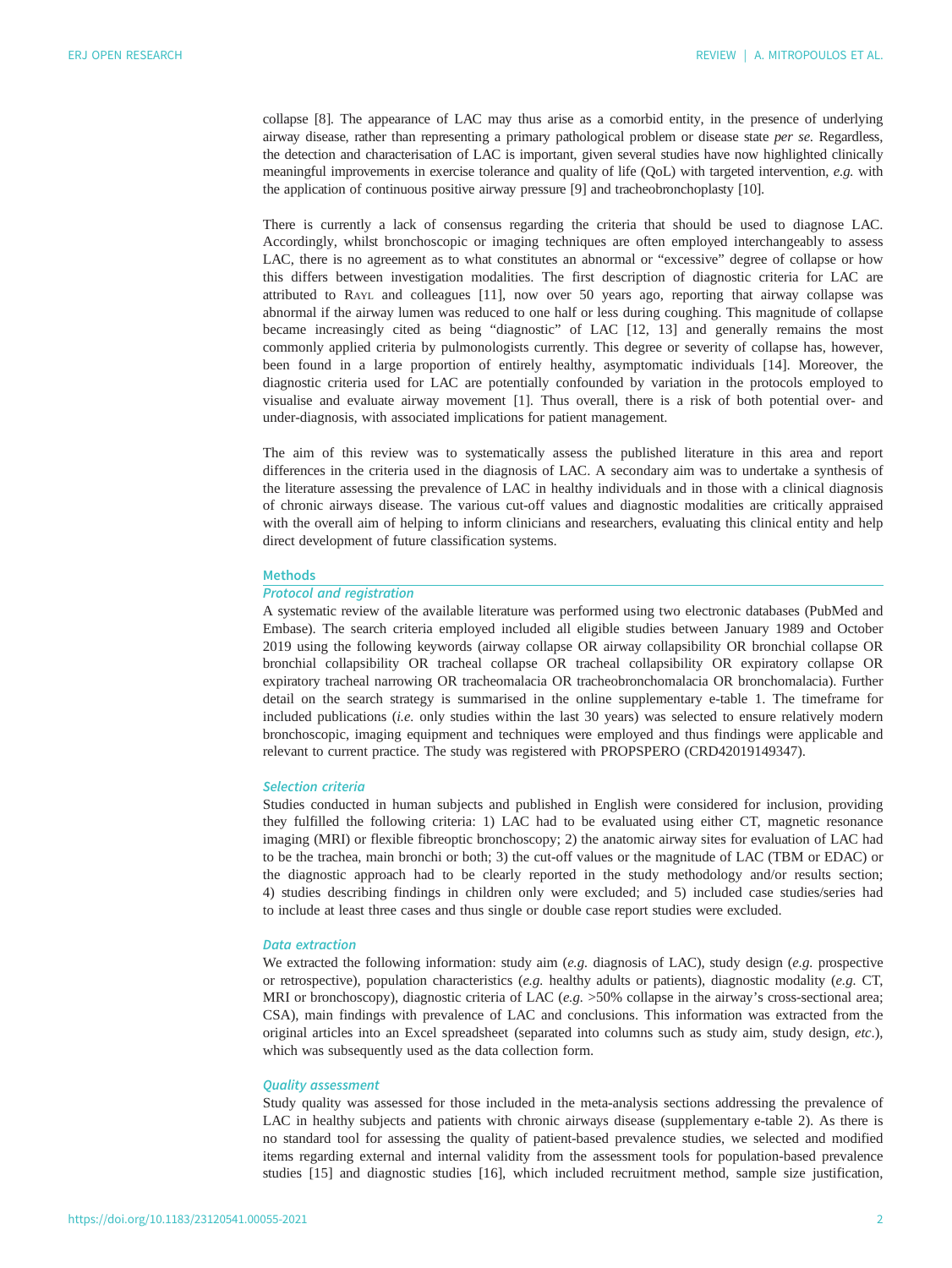sample representativeness, risk of selection bias, appropriate exclusion criteria and outcome definition. Discrepancies in quality assessment were resolved by discussion between the lead authors.

# Statistical analysis and synthesis of results

Estimation of the pooled prevalence of LAC was planned for certain populations (either in healthy controls or chronic airway diseases, where possible), using random effects meta-analyses to account for potential clinical and methodological heterogeneities in observational studies. Subgroup analysis was considered according to different threshold in the diagnostic criteria and modality for LAC. Heterogeneity was first assessed using a visual forest plot inspection and  $I^2$  statistics. We considered funnel plot asymmetry and<br>Eggen's tests to assess publication bias if appropriate [17] All statistical tests were two-tailed and a Egger's tests to assess publication bias if appropriate [\[17](#page-15-0)]. All statistical tests were two-tailed, and a <sup>p</sup>-value <0.05 was considered statistically significant. All meta-analyses were conducted using software MetaXL 5.3 (EpiGear International Pty Ltd, Brisbane, Australia).

# Results

# Study selection

The initial search strategy revealed 6446 articles. Following application of the PRISMA criteria, 41 papers satisfied the full selection criteria and were included in subsequent analysis (figure 1). The total sample size from these papers was 10 071 subjects (n=193 healthy), of which 38 studies provided full subject demographic details describing a population with mean age of 59±9 years, 47% of whom were female.

# Studies reporting bronchoscopic assessment Subject characteristics

Three studies describe the use of flexible bronchoscopy to assess LAC ([table 1](#page-3-0)). These studies included 230 patients (age: 56.3±8.8 years; 53% female) with a variety of clinical disease states including COPD, asthma, relapsing polychondritis and sarcoidosis [\[7, 18, 19](#page-15-0)]. However, over two-thirds of those identified (88%) were patients with asthma, enrolled into a single trial [[7](#page-15-0)]; with an asthmatic cohort (n=202) and a "control" cohort of subjects undergoing bronchoscopy as a reference group (n=62; age: 38.9±10.4; 38.7% female). The other two studies enrolled small numbers of patients (n=10 and n=18, respectively) [\[18](#page-15-0), [19\]](#page-15-0), and we were unable to find any bronchoscopic studies evaluating LAC in entirely healthy, asymptomatic subjects.



FIGURE 1 PRISMA flow chart for study selection.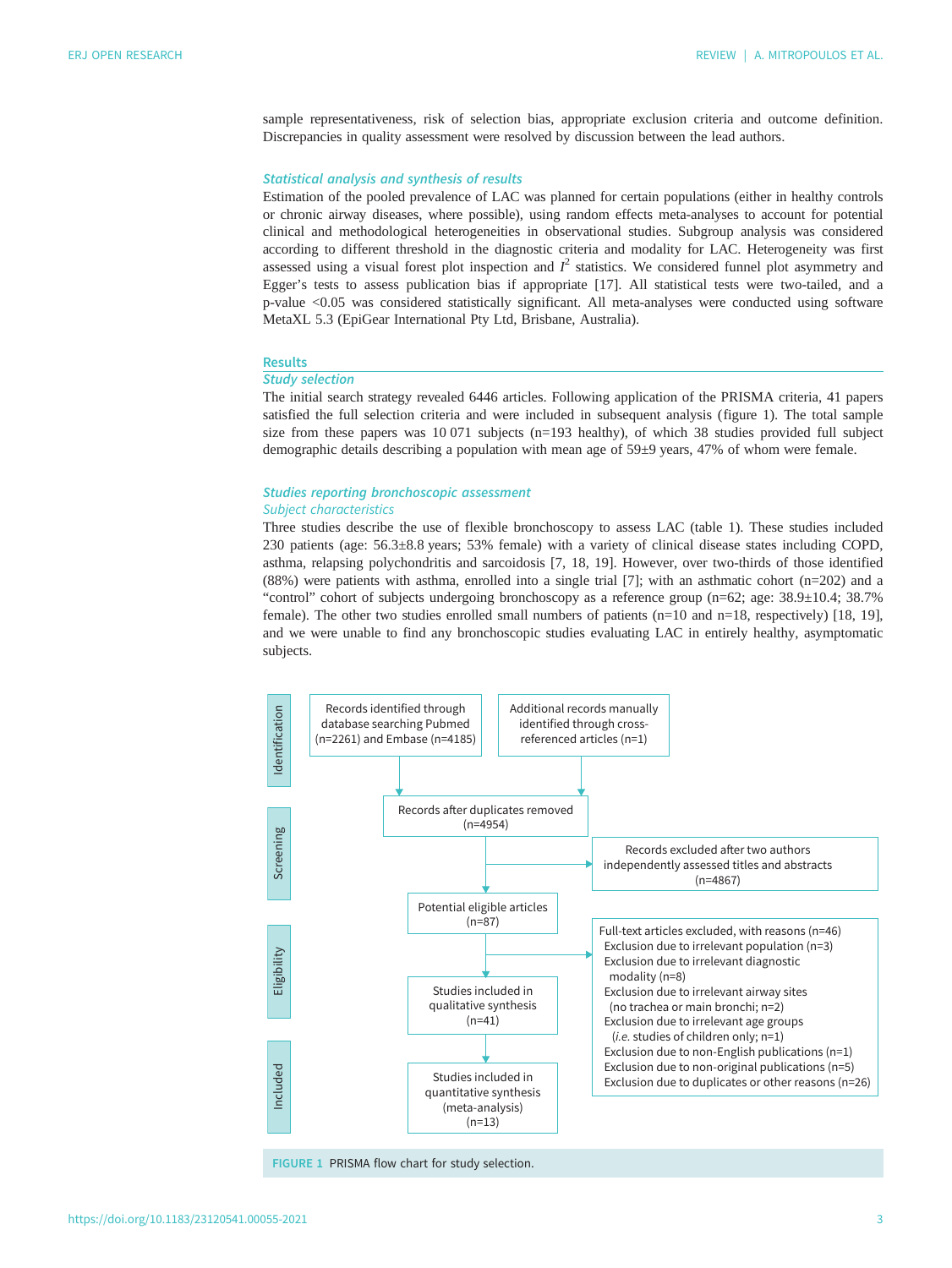<span id="page-3-0"></span>

| <b>TABLE 1 Bronchoscopic studies</b> |                                                                                                                                                                      |                                                                                                                                                                                                                   |                                  |                                                                                                                   |                                                                              |                                                                                                                                                                                                                     |  |
|--------------------------------------|----------------------------------------------------------------------------------------------------------------------------------------------------------------------|-------------------------------------------------------------------------------------------------------------------------------------------------------------------------------------------------------------------|----------------------------------|-------------------------------------------------------------------------------------------------------------------|------------------------------------------------------------------------------|---------------------------------------------------------------------------------------------------------------------------------------------------------------------------------------------------------------------|--|
| First author/<br>year                | Study purpose and design                                                                                                                                             | Population                                                                                                                                                                                                        | Diagnostic modality              | Diagnostic criteria                                                                                               | <b>Findings</b>                                                              | <b>Discussion</b>                                                                                                                                                                                                   |  |
| Majip et al.<br>2014 [19]            | Prospective single-centre<br>study<br>Assessing inter- and<br>intra-observer<br>agreement in LAC                                                                     | 10 patients (males (n=4),<br>females (n=6); mean age:<br>65 years, age range: 43-<br>74 years) with various<br>conditions                                                                                         | Dynamic flexible<br>bronchoscopy | TBM or EDAC ≥50%<br>reduction in the<br>anteroposterior<br>diameter                                               | TBM was found in 70%<br>of patients                                          | There is intra- and interobserver<br>agreement among<br>pulmonologists and trainees<br>with various levels of<br>experience in the evaluation of<br>LAC                                                             |  |
| $2013$ [7]                           | DAL NEGRO et al. Prospective single-centre<br>study<br>Assessing the prevalence<br>of both TBM and EDAC                                                              | 202 asthmatics (males<br>$(n=91)$ , females $(n=111)$ ;<br>age: $47.5 \pm 13.3$ years), and<br>62 subjects without any<br>obstructive disease<br>(males (n=38), females<br>$(n=24)$ ; age: 38.9<br>$±10.4$ years) | Dynamic flexible<br>bronchoscopy | TBM or EDAC >50% of<br>airway collapse                                                                            | TBM and particularly<br>EDAC prevalence are<br>related to asthma<br>severity | The presence of TBM or EDAC<br>should be considered when<br>bronchial asthma persists<br>despite appropriate<br>pharmacological treatment                                                                           |  |
| MURGU & COLT,<br>2007 [18]           | Retrospective<br>single-centre study<br>Assessing a<br>multidimensional<br>classification system<br>(FEMOS) for evaluating<br>patients with expiratory<br><b>LAC</b> | 18 patients (males (n=13),<br>females $(n=5)$ ; 4 with<br>EDAC and 14 with TBM)                                                                                                                                   | Rigid bronchoscopy               | LAC, normal <50%, mild,<br>50-75%; moderate,<br>75-100%; and severe,<br>100% and the airway<br>walls make contact | EDAC and TBM were<br>found in 22.2% and<br>77.8%, respectively               | Using FEMOS, the morphologies<br>and aetiologies of LAC can be<br>identified and stratified<br>objectively based on the<br>degree of functional<br>impairment, extent of disease<br>and severity of airway collapse |  |

LAC: large airway collapse; TBM: tracheobronchomalacia; EDAC: excessive dynamic airway collapse.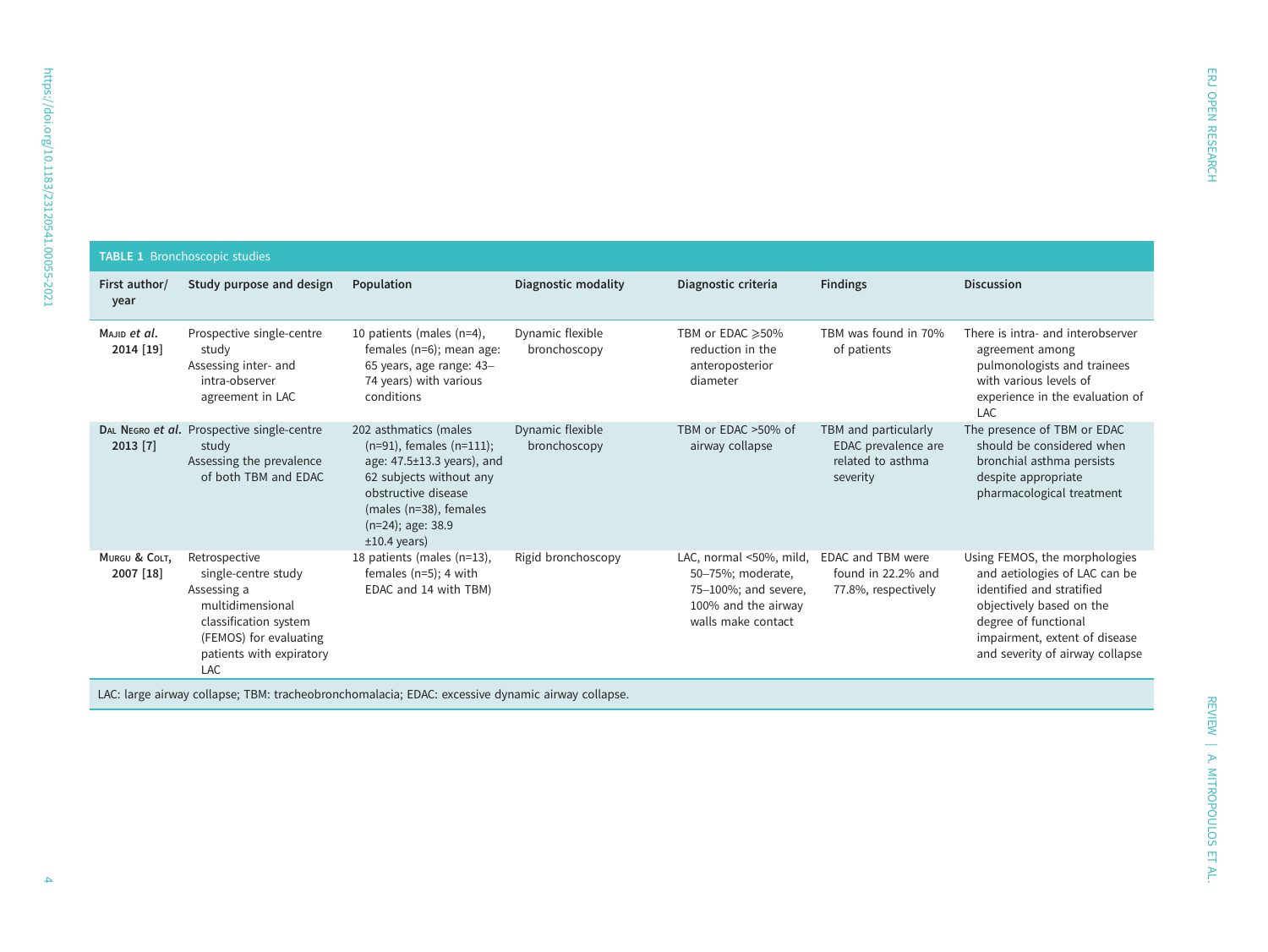#### <span id="page-4-0"></span>Protocols employed

Two studies employed flexible bronchoscopy [[7](#page-15-0), [19\]](#page-15-0), with the patient in a supine position; and one study utilised both flexible and rigid approach [[18\]](#page-15-0). Scope placement was varied across the studies with evaluation performed at the level of the trachea, carina and main bronchi and under conscious sedation, in the flexible studies [[7](#page-15-0), [18, 19](#page-15-0)]. The breathing manoeuvres undertaken during bronchoscopy are described as dynamic or forced inspiration and expiration manoeuvres with luminal dimensions measured at the end of both forced inhalation and exhalation were performed at five sites, namely, proximal, mid- and distal trachea, and at right and left main-stem bronchus  $[7, 19]$  $[7, 19]$ . In the study by MAJID et al.  $[19]$  $[19]$ , the expiratory phase collapse patients were evaluated by instructing subjects to take a deep breath, hold it and blow it out. In the study by DAL NEGRO et al. [[7](#page-15-0)], collapse was assessed spontaneously and following a physician'<sup>s</sup> instruction to perform deep breathing, forced exhalation and coughing. One study did not report the specific breathing instructions [[18\]](#page-15-0), and there were no details providing compliance or non-cooperation during these breathing procedures.

All studies (n=3) defined LAC as a >50% airway collapse and provided a semi-quantitative description of LAC, using pre-defined cut-off thresholds (i.e., normal <50%, mild 50–75%, moderate 75–100% and severe 100%) (figure 2). MURGU and COLT [[18\]](#page-15-0) also report a novel scoring system, by combining bronchoscopic findings with a multidimensional classification system (termed the FEMOS classification). In the FEMOS classification, the extent (from normal to diffuse), morphology (TBM type or not) and severity (normal <50%, mild 50–75%, moderate 75–100% and severe 100%) of airway collapse is combined with the functional status of the subject as classified by level of dyspnoea to provide an overall classification score. This classification system was also employed to describe LAC in the 264 subjects in the series of DAL NEGRO and colleagues [\[7\]](#page-15-0). MAJID et al. [[19\]](#page-15-0) utilised pre-defined cut-off thresholds (as described above) to assess the degree of LAC and showed an interobserver and intra-observer interclass correlation coefficient of 0.81 and 0.89, respectively.

# Studies reporting imaging-based assessment Computed tomography Subject characteristics

The studies (n=35) using CT to assess LAC are presented in [table 2](#page-5-0). These studies included a total of 10 402 participants of which 10 244 were patients (age: 58.4±9.3 years; 47% female) with conditions such as COPD, asthma, relapsing polychondritis and sarcoidosis. There were also data available in 158 healthy subjects (age: 50.9±4.1 years; 42% female).

#### Protocols employed

The majority of the protocols describe utilising a helical or spiral CT (27 out of 35 studies) technique, whilst the remaining studies use cine-acquisition. The most commonly utilised breathing manoeuvre described during CT scanning was paired end-inspiratory-dynamic expiratory (used in 33 out of 35 studies). Two studies instructed the patients to cough [\[20](#page-15-0)] and to hold their breath [\[21](#page-15-0)] during scanning.



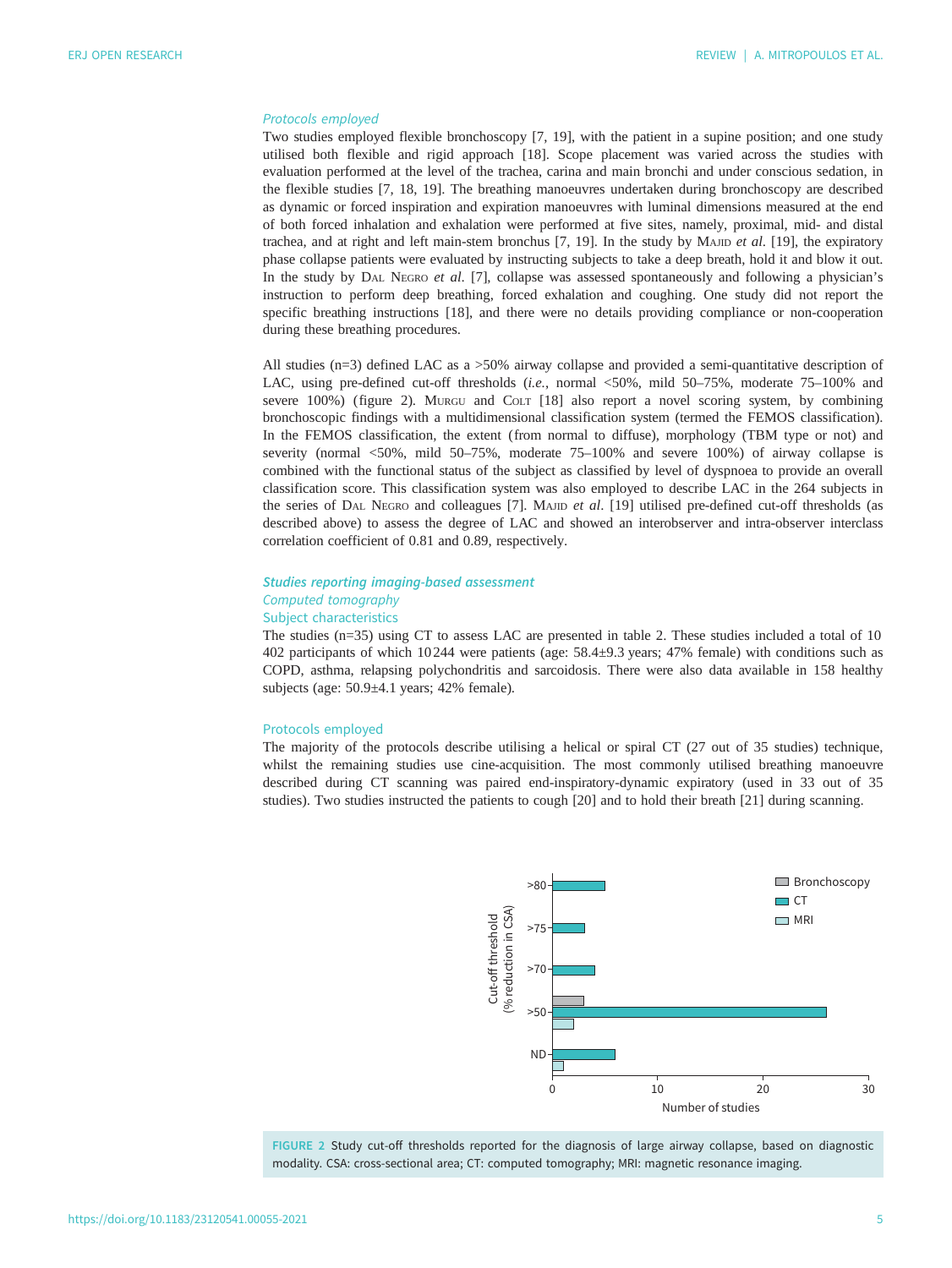<span id="page-5-0"></span>

| <b>TABLE 2</b> Computed tomographic and magnetic resonance imaging studies |                                                                                                                                                               |                                                                                                                                                                                                                                             |                                  |                                                                     |                                                                                                                               |                                                                                                                                                           |
|----------------------------------------------------------------------------|---------------------------------------------------------------------------------------------------------------------------------------------------------------|---------------------------------------------------------------------------------------------------------------------------------------------------------------------------------------------------------------------------------------------|----------------------------------|---------------------------------------------------------------------|-------------------------------------------------------------------------------------------------------------------------------|-----------------------------------------------------------------------------------------------------------------------------------------------------------|
| First author/year                                                          | Study purpose and design                                                                                                                                      | Population                                                                                                                                                                                                                                  | Diagnostic modality              | Diagnostic criteria                                                 | <b>Findings</b>                                                                                                               | <b>Discussion</b>                                                                                                                                         |
| BEZUIDENHOUT et al.<br>2019 [51]                                           | Retrospective single-centre<br>study<br>To evaluate patients with<br>TBM after undergoing<br>tracheobronchoplasty                                             | 18 patients (males (n=5),<br>females (n=13); mean age:<br>65±12 years) with COPD<br>(n=7), GERD (n=14), OSA<br>$(n=8)$ , cardiac disease $(n=4)$                                                                                            | 8-, 16- and 64-MDCT<br>scan      | LAC ≥70% reduction<br>in the CSA                                    | Mean tracheal<br>collapsibility improved<br>by 34% in<br>post-operative CT                                                    | Dynamic CT could play an<br>important role in assessing<br>response to<br>tracheobronchoplasty                                                            |
| NYGAARD et al.<br>2019 [29]                                                | Retrospective/prospective<br>single-centre study<br>To assess TM over time (2)<br>CT scans) in patients with<br>excessive tracheal<br>collapse                | 20 patients with respiratory<br>diseases (males (n=6),<br>females (n=14); mean age:<br>68 years)                                                                                                                                            | high-resolution<br>MDCT scan     | TM ≥50% reduction<br>in the CSA                                     | Seven patients showed a<br>tracheal collapse<br>progression (>10%<br>difference) between<br>the scans                         | Tracheal collapse regressed in<br>half of the patients over a<br>time period of 2 years                                                                   |
| CIET et al. 2017<br>$[31]$                                                 | Prospective single-centre<br>study<br>Comparison of MRI to<br>MDCT in assessing TBM                                                                           | 12 participants (males (n=5),<br>females $(n=7)$ ; 9 healthy<br>adults and 3 patients with<br>COPD; mean age: 64.5 years,<br>age range: 45-77 years)                                                                                        | 1.5-T Signa MRI<br>64-MDCT scan  | Criterion was not<br>defined                                        | TM was 52% and 77%<br>and BM was 55% and<br>63% during FVC for<br>healthy and COPD<br>patients, respectively                  | MRI was found to be a<br>technically feasible<br>alternative to MDCT for<br>assessing TBM                                                                 |
| NYGAARD et al.<br>2017 [30]                                                | Retrospective single-centre<br>study<br>To compare four different<br>image analysis methods<br>for the diagnosis of<br>tracheal collapse using<br><b>MDCT</b> | 353 patients (males (n=150),<br>females (n=191), mean age:<br>60 years, age range: 18-<br>88 years) with respiratory<br>diseases (e.g. COPD, ILD,<br>bronchiectasis)                                                                        | 64-MDCT scan                     | LAC >50% and >80%<br>reduction in the<br><b>CSA</b>                 | LAC prevalence was<br>$\sim$ 15.1% when using<br>>50% as a threshold                                                          | The different image analysis<br>methods identified LAC in<br>different patients. Thus, the<br>diagnosis of LAC should not<br>solely rely on MDCT images   |
| LEONG et al. 2017<br>[6]                                                   | Prospective single-centre<br>study<br>To explore the prevalence<br>of ECAC in stable and<br>acute exacerbations<br>COPD (AECOPD) patients                     | 40 COPD patients (males<br>$(n=19)$ , females $(n=21)$ ; age:<br>70.1±8.2 years); 64 AECOPD<br>(males (n=40), females<br>(n=24); age: 70.2±11.6 years);<br>53 healthy volunteers (males<br>(n=35), females (n=18); age:<br>56.6±16.9 years) | 320-slice dynamic<br><b>MDCT</b> | LAC >50%, >75% and<br>>80% reduction in<br>the CSA were<br>compared | ECAC was observed in<br>35% of COPD, 39% of<br>AECOPD and no<br>healthy individuals<br>when a >50% was used<br>as a criterion | ECAC can be present in up to<br>one third of patients with<br>stable COPD, and the<br>abnormality does not seem<br>to be worsened during<br><b>AECOPD</b> |
| <b>BHATT et al. 2016</b><br>$[44]$                                         | Retrospective multicentre<br>study<br>Assessing the association<br>of ECAC to lung disease<br>in smokers                                                      | 8820 ex- or active smokers<br>(43.7% had COPD and 16.6%<br>had asthma (males<br>(n=4667), females (n=4153);<br>mean age: 59.7 ±6.9 years))                                                                                                  | CT scan                          | $ECAC \ge 50\%$<br>reduction in CSA                                 | ECAC prevalence was 5%<br>in ex- or active<br>smokers and 5.9% in<br>participants with COPD<br>$(n=229/3856)$                 | The presence of ECAC was<br>associated with worse<br>respiratory quality of life in<br>current or former smokers                                          |
| SINDHWANI et al.<br>2016 [34]                                              | Prospective single-centre<br>study<br>To assess expiratory<br>wheeze in patients with<br>obstructive airway<br>disorders                                      | 25 patients (males (n=14),<br>females (n=11), mean age:<br>62.7±7.81 years) with COPD                                                                                                                                                       | CT scan                          | TBM/EDAC ≥50%<br>reduction of the<br>airway lumen                   | TBM/EDAC was found in<br>40% of COPD patients                                                                                 | Findings indicate value of<br>screening patients with<br>obstructive airway disease<br>for TBM/EDAC                                                       |

REVIEW | A. MITROPOULOS ET AL.

REVIEW | A. MITROPOULOS ET AL.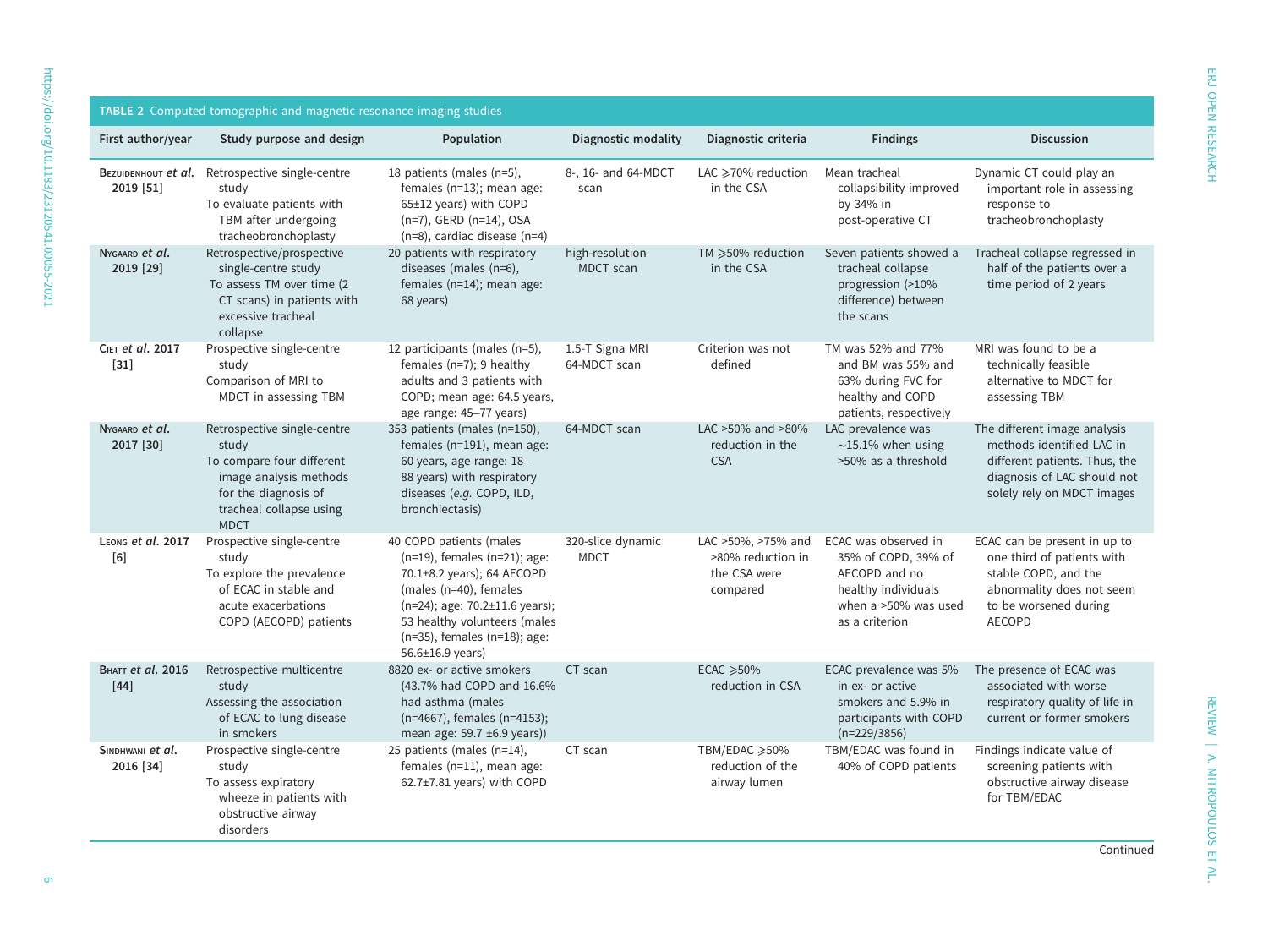| <b>TABLE 2 Continued</b>                     |                                                                                                                                                         |                                                                                                                                                      |                                                                              |                                                           |                                                                                                                                                                                                     |                                                                                                                                |
|----------------------------------------------|---------------------------------------------------------------------------------------------------------------------------------------------------------|------------------------------------------------------------------------------------------------------------------------------------------------------|------------------------------------------------------------------------------|-----------------------------------------------------------|-----------------------------------------------------------------------------------------------------------------------------------------------------------------------------------------------------|--------------------------------------------------------------------------------------------------------------------------------|
| First author/year                            | Study purpose and design                                                                                                                                | Population                                                                                                                                           | Diagnostic modality                                                          | Diagnostic criteria                                       | <b>Findings</b>                                                                                                                                                                                     | <b>Discussion</b>                                                                                                              |
| EL SOROUGI et al.<br>2016 [33]               | Prospective single-centre<br>study<br>To determine the<br>prevalence of TM in<br>COPD patients                                                          | 30 patients with COPD<br>(demographics were not<br>reported)                                                                                         | 64-MDCT scan                                                                 | TM $\geqslant$ 50% in the<br>tracheal lumen<br><b>CSA</b> | 20% of COPD patients<br>showed evidence of TM                                                                                                                                                       | A significant proportion of<br>patients with COPD had<br>features consistent with TM<br>on dynamic CT scanning                 |
| WEINSTEIN et al.<br>2016 [52]                | Prospective single-centre<br>study<br>To describe the imaging<br>characteristics of people<br>presenting exertional<br>dyspnoea                         | 6 military personnel (males<br>$(n=5)$ , females $(n=1)$ , mean<br>age: 39.5 years, age range:<br>24 to 53 years) with no<br>underlying lung disease | CT scan<br>Bronchoscopy at rest<br>and during exercise<br>(cycling; $n=2$ ). | EDAC ≥75%<br>reduction of the<br>airway lumen             | EDAC was detected on<br>expiratory images<br>during dynamic CT<br>$(n=2)$                                                                                                                           | EDAC may explain<br>"unexplained" exertional<br>dyspnoea and wheeze in<br>military recruits                                    |
| <b>REPRESAS-REPRESAS</b><br>et al. 2015 [43] | Prospective single-centre<br>study<br>To investigate the<br>prevalence of EDAC in<br><b>COPD</b>                                                        | 53 patients (males (n=46),<br>females (n=7), mean age: 65<br>±9 years) with COPD                                                                     | <b>Helicoidal MDCT</b>                                                       | EDAC >50% reduction<br>in CSA                             | Prevalence of EDAC was<br>9.4%                                                                                                                                                                      | EDAC in COPD patients is<br>independent of disease<br>severity and may not relate<br>to symptoms                               |
| O'DONNELL et al.<br>$2014$ [25] <sup>"</sup> | Prospective single-centre<br>study<br>To determine the tracheal<br>collapse in COPD patients                                                            | 67 patients (males (n=38),<br>females (n=29); age: 65.1<br>±6.5 years) with COPD                                                                     | 64-detector row CT<br>scan                                                   | Tracheal collapse<br>≥80% reduction in<br><b>CSA</b>      | Average forced expiratory<br>collapse (62±16%) was<br>greater to<br>end-expiratory collapse<br>$(17+18%)$                                                                                           | COPD patients display a wide<br>range of tracheal collapse at<br>end-expiration                                                |
| WIELPÜTZ et al.<br>2014 [53]                 | Prospective single-centre<br>study<br>To assess the feasibility of<br>low-dose MDCT                                                                     | 3 patients (3 males; mean age: 4D MDCT scan<br>63.3 years) with COPD                                                                                 |                                                                              | TM criterion was not<br>reported                          | EDAC (n=1), sabre-sheath<br>trachea and TBM (n=1),<br>as well as tracheal<br>stenosis $(n=1)$ were<br>demonstrated                                                                                  | Low-dose MDCT may have<br>equal diagnostic impact as<br>bronchoscopy for tracheal<br>instability                               |
| BOISELLE et al.<br>2013 [54]                 | Prospective single-centre<br>study<br>To assess the tracheal<br>collapse in morbidly<br>obese, non-morbidly<br>obese and normal<br>weight COPD patients | 100 patients (males (n=52),<br>females $(n=48)$ ,<br>mean age: 65±7 years) with<br>COPD                                                              | 64-detector CT scan                                                          | LAC criterion was not<br>reported                         | Expiratory collapse was<br>directly associated<br>with BMI (p=0.002)                                                                                                                                | Obesity is positively correlated<br>with the degree of expiratory<br>tracheal collapse<br>among COPD patients                  |
| O'DONNELL et al.<br>2012 $[40]$ <sup>#</sup> | Prospective single-centre<br>study<br>To explore the association<br>between forced<br>expiratory tracheal<br>collapse and age or sex                    | 81 healthy volunteers (males<br>$(n=41)$ , females $(n=40)$ ; age:<br>$47±17$ years)                                                                 | 64-detector-row CT<br>scan                                                   | Tracheal<br>collapse>80%<br>reduction in CSA              | The mean % collapse was Age and sex should be<br>similar for males (55<br>±23%) and females (52<br>$±17\%$ ). The mean %<br>collapse was correlated<br>to age ( $r^2$ = 0.40, p<<br>0.001) in males | considered when assessing<br>forced expiratory airway<br>collapse for suspected TM                                             |
| BOISELLE et al.<br>2012 $[24]$ <sup>q</sup>  | Prospective single-centre<br>study<br>To determine the<br>prevalence of tracheal<br>collapse in COPD patients                                           | 100 patients (males (n=52),<br>females ( $n=48$ ); age: 65<br>±7 years) with COPD                                                                    | 64-detector-row CT<br>scan                                                   | Tracheal collapse<br>≥80% reduction in<br><b>CSA</b>      | Prevalence of TM was<br>found in 20<br>participants (20%)                                                                                                                                           | TM is observed in a subset of<br>patients with COPD, but the<br>magnitude of collapse is<br>independent of disease<br>severity |

REVIEW | A. MITROPOULOS ET AL.

REVIEW | A. MITROPOULOS ET AL.

ERJ OPEN RESEARCH

ERJ OPEN RESEARCH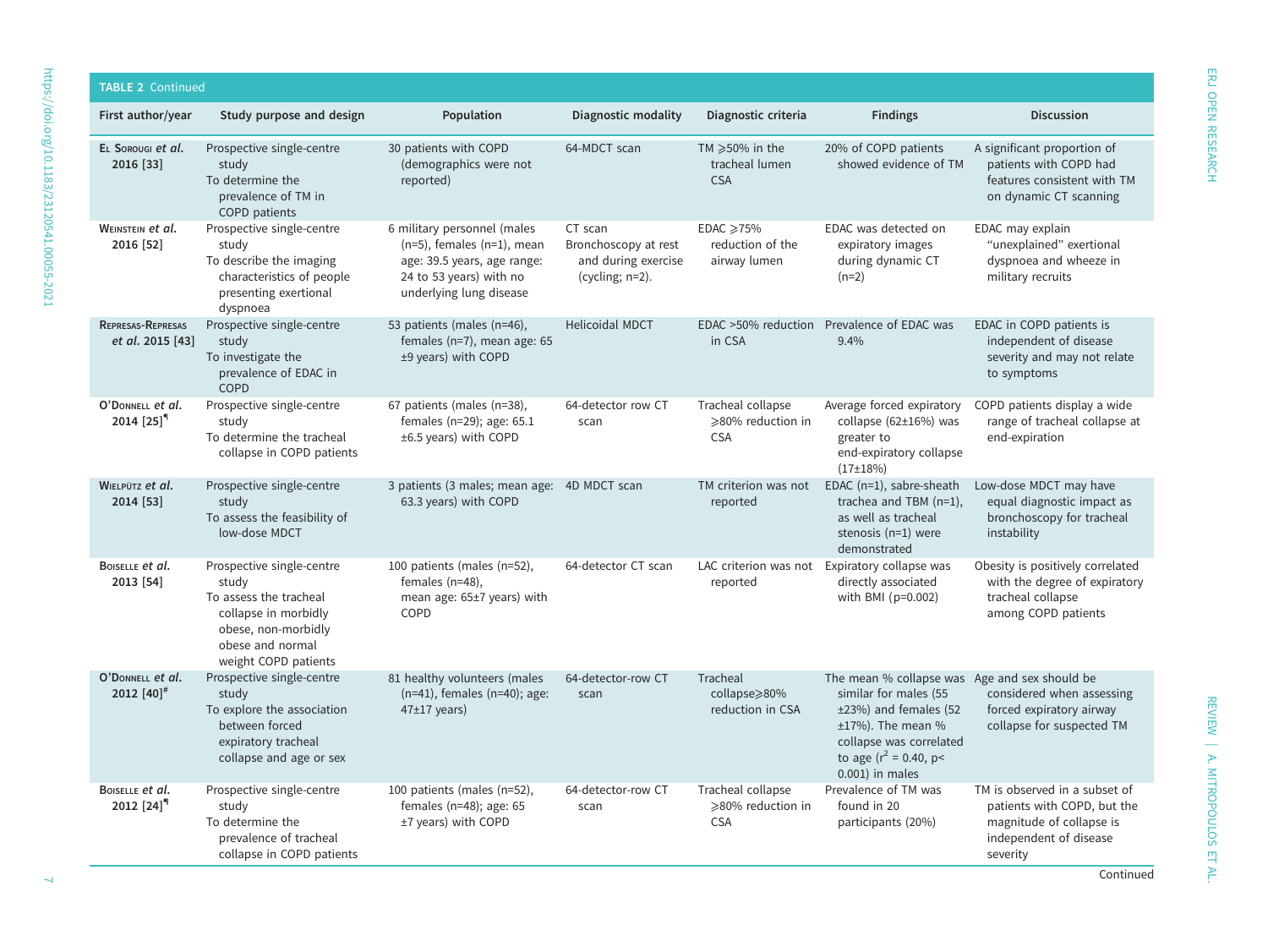| <b>TABLE 2 Continued</b>                     |                                                                                                                                           |                                                                                                                                                            |                                                     |                                                                          |                                                                                                               |                                                                                                                                           |
|----------------------------------------------|-------------------------------------------------------------------------------------------------------------------------------------------|------------------------------------------------------------------------------------------------------------------------------------------------------------|-----------------------------------------------------|--------------------------------------------------------------------------|---------------------------------------------------------------------------------------------------------------|-------------------------------------------------------------------------------------------------------------------------------------------|
| First author/year                            | Study purpose and design                                                                                                                  | Population                                                                                                                                                 | Diagnostic modality                                 | Diagnostic criteria                                                      | <b>Findings</b>                                                                                               | <b>Discussion</b>                                                                                                                         |
| BOISELLE et al.<br>2010 [32]                 | Prospective single-centre<br>study<br>To assess the<br>reproducibility of MDCT<br>in measuring TM in<br>healthy volunteers over<br>time   | 14 healthy volunteers (males<br>$(n=6)$ , females $(n=8)$ , mean<br>age: 48.7 ±13.8 years)                                                                 | 64-MDCT scan                                        | TM criterion was not 1st and 2nd year<br>reported                        | measures of tracheal<br>collapse were strongly<br>associated $(r^2=0.98,$<br>$p<0.001$ )                      | MDCT measurements of forced<br>expiratory<br>tracheal collapse in healthy<br>volunteers is highly<br>reproducible<br>over time            |
| LITMANOVICH et al.<br>2010 [26] <sup>#</sup> | Prospective single-centre<br>study<br>To assess the forced<br>expiratory bronchial<br>collapsibility in healthy<br>volunteers             | 51 healthy volunteers (males<br>(n=25), females (n=26); age:<br>$50±15$ years)                                                                             | 64-detector row MDCT<br>scan                        | Expiratory reduction<br>in CSA of $>50\%$<br>and >80%, were<br>both used | 73% of participants met<br>the criterion (>50%) in<br>one or both bronchi                                     | The current data suggest the<br>need for more rigorous<br>criteria for the diagnosis of<br>BM                                             |
| WAGNETZ et al.<br>2010 [28]                  | Prospective single-centre<br>study<br>To establish the use of a<br>novel MDCT for the<br>evaluation of TM                                 | 6 patients (males (n=5),<br>females (n=1); mean age:<br>53 years, age range: 37 to<br>70 years) with suspected TM<br>(medical history was not<br>reported) | 320-row MDCT scan<br>and fibreoptic<br>bronchoscopy | TM/TBM≥50%<br>reduction in CSA                                           | All patients demonstrated<br>TM/TBM with varying<br>degrees of airway<br>collapse (50% to >90%<br>of the CSA) | The 4D MDCT, isotropic,<br>isovolumetric and isophasic,<br>of the central airway is<br>promising for the diagnosis<br>of TM/TBM           |
| BOISELLE et al.<br>$2009$ [14] <sup>#</sup>  | Prospective single-centre<br>study<br>To assess the tracheal<br>collapsibility in healthy<br>volunteers                                   | 51 healthy volunteers (males<br>(n=25), females (n=26); age:<br>$50±15$ years)                                                                             | 64-detector row MDCT<br>scan                        | Expiratory reduction<br>in CSA of >50%                                   | 78% of healthy<br>volunteers exceeded<br>the current diagnostic<br>criterion for TM                           | This study emphasises the<br>need for a more rigorous<br>diagnostic criterion to<br>prevent overdiagnosis of TM                           |
| MCDERMOTT et al.<br>2009 [39]                | Prospective single-centre<br>study<br>To determine the<br>prevalence and severity<br>of TM in adults with CF                              | 40 patients (males (n=22),<br>females (n=18); mean age:<br>$28\pm8$ , age range: $18-54$ ) with<br>CF and 10 controls                                      | Dynamic cine MDCT<br>with 64-detector<br>row        | TM >50% or >75%<br>reduction in CSA<br>during cough                      | TM was found in 69% of<br>patients with CF during<br>forced expiration and<br>in 29% during<br>coughing       | TM depicted at dynamic cine<br>MDCT is a highly prevalent<br>finding in patients with CF                                                  |
| INOUE et al. 2009<br>$[45]$                  | Retrospective single-centre<br>study<br>To evaluate the frequency<br>of TBM associated<br>with PE                                         | 56 patients (males (n=55),<br>females $(n=1)$ ; mean age:<br>68.9 years, age range: 49-<br>87 years) with PE                                               | MDCT scanner with<br>two-detector row               | TBM ≥50% decrease<br>in CSA                                              | Four (7.1%) patients were<br>diagnosed as having<br>TM or BM                                                  | TBM might be under-<br>diagnosed in some patients<br>with PE when using the<br>standard criterion (e.g.<br>$\geqslant$ 50%)               |
| Оснь et al. 2009<br>$[46]$                   | Retrospective multicentre<br>study<br>To investigate the<br>prevalence of TM in an<br>emphysema cohort                                    | 431 patients (males (n=267,<br>mean age: 64 years, range:<br>41 to 76), females (n=164,<br>mean age: 62 years, range:<br>41 to 76))                        | CT scan                                             | LAC $\geq 50\%$ , and $>70\%$<br>in the CSA                              | Prevalence of TM was<br>found in $13.4%$<br>participants based on<br>≥50% criterion                           | A large degree of tracheal<br>collapse can be found at<br>end-expiration in patients<br>with emphysema                                    |
| FERRETTI et al.<br>2008 [27]                 | Prospective single-centre<br>study<br>To compare dynamic and<br>end-expiratory imaging to<br>assess LAC in patients<br>with suspected TBM | 70 patients (males (n=43),<br>females (n=27); mean age:<br>57 years, age range: 12-<br>79 years) with respiratory<br>conditions (e.g. COPD)                | 16-detector row<br>helical CT scan                  | TBM was not defined                                                      | TBM was not found at<br>the end of expiration,<br>but its prevalence was<br>13% during dynamic<br>expiration  | Dynamic expiratory CT<br>demonstrates a greater<br>degree of LAC than the<br>end-expiratory acquisition in<br>patients with suspected TBM |

REVIEW | A. MITROPOULOS ET AL.

REVIEW | A. MITROPOULOS ET AL.

ERJ OPEN RESEARCH

ERJ OPEN RESEARCH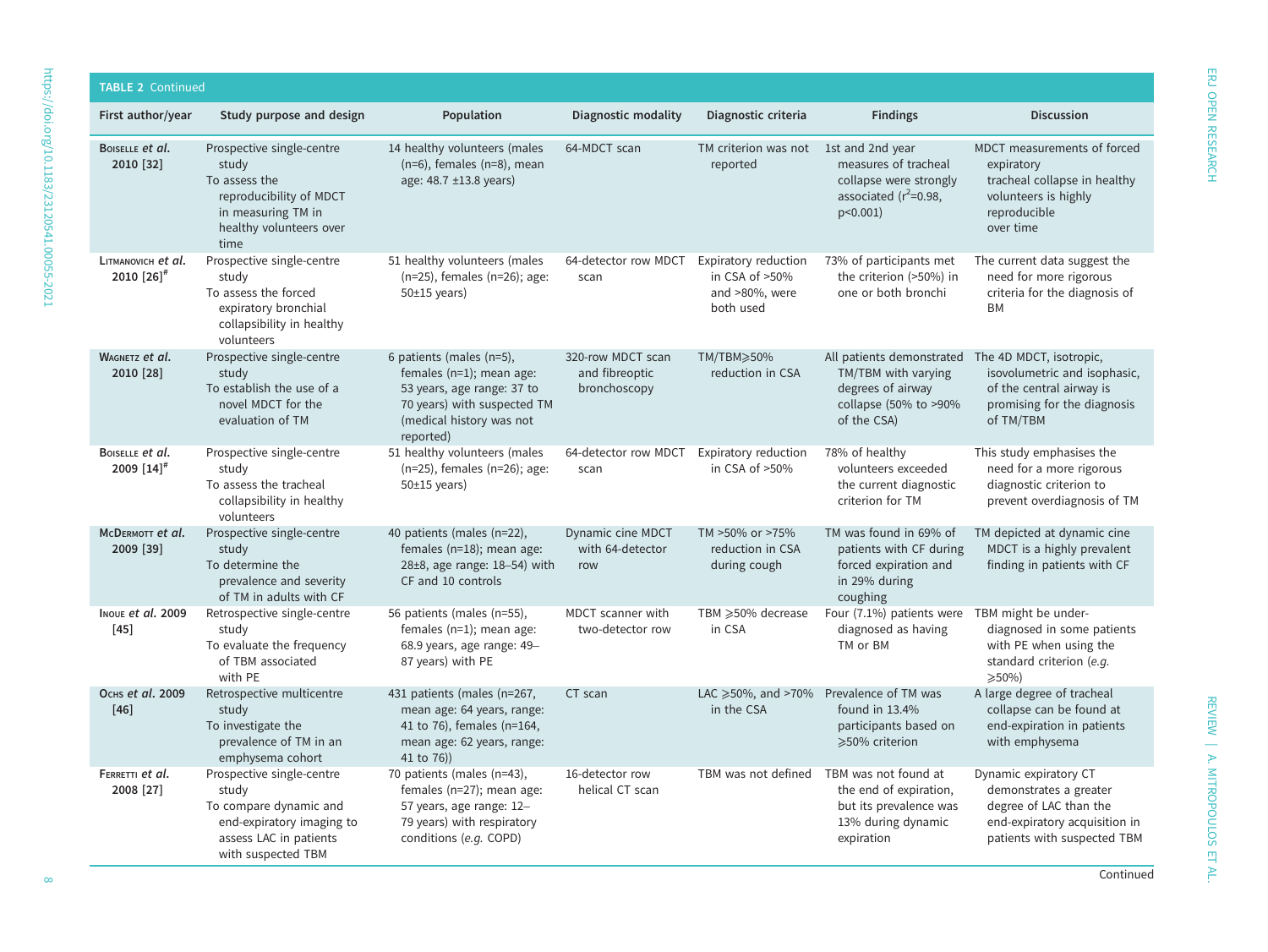| <b>TABLE 2 Continued</b>     |                                                                                                                                                |                                                                                                                                              |                                                      |                                                |                                                                                                               |                                                                                                                                                  |
|------------------------------|------------------------------------------------------------------------------------------------------------------------------------------------|----------------------------------------------------------------------------------------------------------------------------------------------|------------------------------------------------------|------------------------------------------------|---------------------------------------------------------------------------------------------------------------|--------------------------------------------------------------------------------------------------------------------------------------------------|
| First author/year            | Study purpose and design                                                                                                                       | Population                                                                                                                                   | <b>Diagnostic modality</b>                           | Diagnostic criteria                            | <b>Findings</b>                                                                                               | <b>Discussion</b>                                                                                                                                |
| LEE et al. 2007<br>$[50]$    | Retrospective single-centre<br>study<br>To compare the dynamic<br>expiratory CT against<br>bronchoscopy for<br>detecting airway malacia        | 29 patients (males (n=12),<br>females (n=17), mean age:<br>60 years, age range: 36 to<br>79 years) with COPD and<br>relapsing polychondritis | MDCT helical scan                                    | LAC >50% reduction<br>in CSA                   | CT findings were<br>concordant with<br>bronchoscopy in 97%<br>of patients                                     | CT is a highly sensitive method<br>for detecting airway malacia<br>and could serve as an<br>effective, noninvasive test for<br>diagnosing LAC    |
| BOISELLE et al.<br>2006 [20] | Prospective single-centre<br>study<br>To describe<br>the technical aspects of<br>using 64-MDCT during<br>coughing                              | 17 patients (males (n=6),<br>females (n=11), age range:<br>62.4 years) with suspected<br>TM                                                  | 64-MDCT scan                                         | TM >50% reduction<br>in CSA during<br>coughing | 64-MDCT during a<br>coughing protocol was<br>technically successful<br>in 94% of patients                     | 64-MDCT is technically feasible<br>and has the potential to<br>make significant<br>contributions to the<br>noninvasive diagnosis of TM           |
| LEE et al. 2006<br>$[55]$    | Retrospective single-centre<br>study<br>To assess the prevalence<br>of expiratory CT<br>abnormalities, including<br>malacia                    | 18 patients (males (n=3),<br>females (n=15), mean age:<br>47 years; age range: 20-<br>71 years) with relapsing<br>polychondritis             | <b>Helical MDCT</b>                                  | LAC >50% reduction<br>in CSA                   | CT abnormalities were<br>present in 94% and<br>airway malacia in 72%<br>of patients                           | Dynamic expiratory CT should<br>be considered a standard<br>component of airway<br>evaluation in patients with<br>relapsing polychondritis       |
| NISHINO et al.<br>2006 [36]  | Prospective single-centre<br>study<br>To evaluate the frequency<br>and severity of BM                                                          | 46 patients (males (n=10),<br>females (n=36), mean age:<br>64 years, age range: 44-<br>84 years) with<br>bronchiectasis                      | Volumetric<br>high-resolution 4- or<br>8-detector CT | LAC ≥50% reduction<br>in the CSA               | Prevalence of BM was<br>found in 70% of<br>patients at<br>end-expiration                                      | Air trapping in bronchiectasis<br>might be greater in<br>bronchiectasis patients with<br>BM compared to those<br>without                         |
| BARONI et al. 2005<br>$[38]$ | Retrospective single-centre<br>study<br>To compare the dynamic-<br>and end-expiratory CT in<br>assessing LAC                                   | 14 patients (males (n=11),<br>females (n=3), mean age<br>53 years old and age range:<br>19–79 years) with various<br>conditions              | Eight-detector row<br>helical CT scan                | LAC $\geqslant$ 50% reduction<br>in the CSA    | Collapse was greater in<br>dynamic expiration<br>than in end-expiration<br>(p<0.004)                          | The reliance on end-expiratory<br>imaging alone might result<br>in a high level of<br>false-negative results                                     |
| BARONI et al. 2005<br>$[37]$ | Prospective single-centre<br>study<br>To describe the role of pre-<br>and post-operative<br>dynamic CT in patients<br>undergoing tracheoplasty | 5 patients (males (n=4),<br>woman ( $n=1$ ); mean age: 62,<br>age range: 56-78)                                                              | 8-MDCT helical scan                                  | TBM ≥50% reduction<br>in the CSA               | Tracheal collapse was<br>found to be 58.9% pre-<br>and 26.9%<br>post-operatively during<br>dynamic expiration | Dynamic expiratory CT is a<br>potentially valuable tool in<br>the pre- and post-operative<br>evaluations of patients<br>undergoing tracheoplasty |
| NISHINO et al.<br>2005 [35]  | Prospective single-centre<br>study<br>To investigate the<br>frequency of BM<br>associated with<br>sarcoidosis                                  | 18 patients (males (n=6),<br>females (n=12); mean age:<br>47 years, age range: 29-<br>64 years) with pulmonary<br>sarcoidosis                | High-Resolution CT                                   | LAC >50% reduction<br>in CSA                   | BM was found in 61% of<br>patients                                                                            | BM is frequently associated<br>with sarcoidosis                                                                                                  |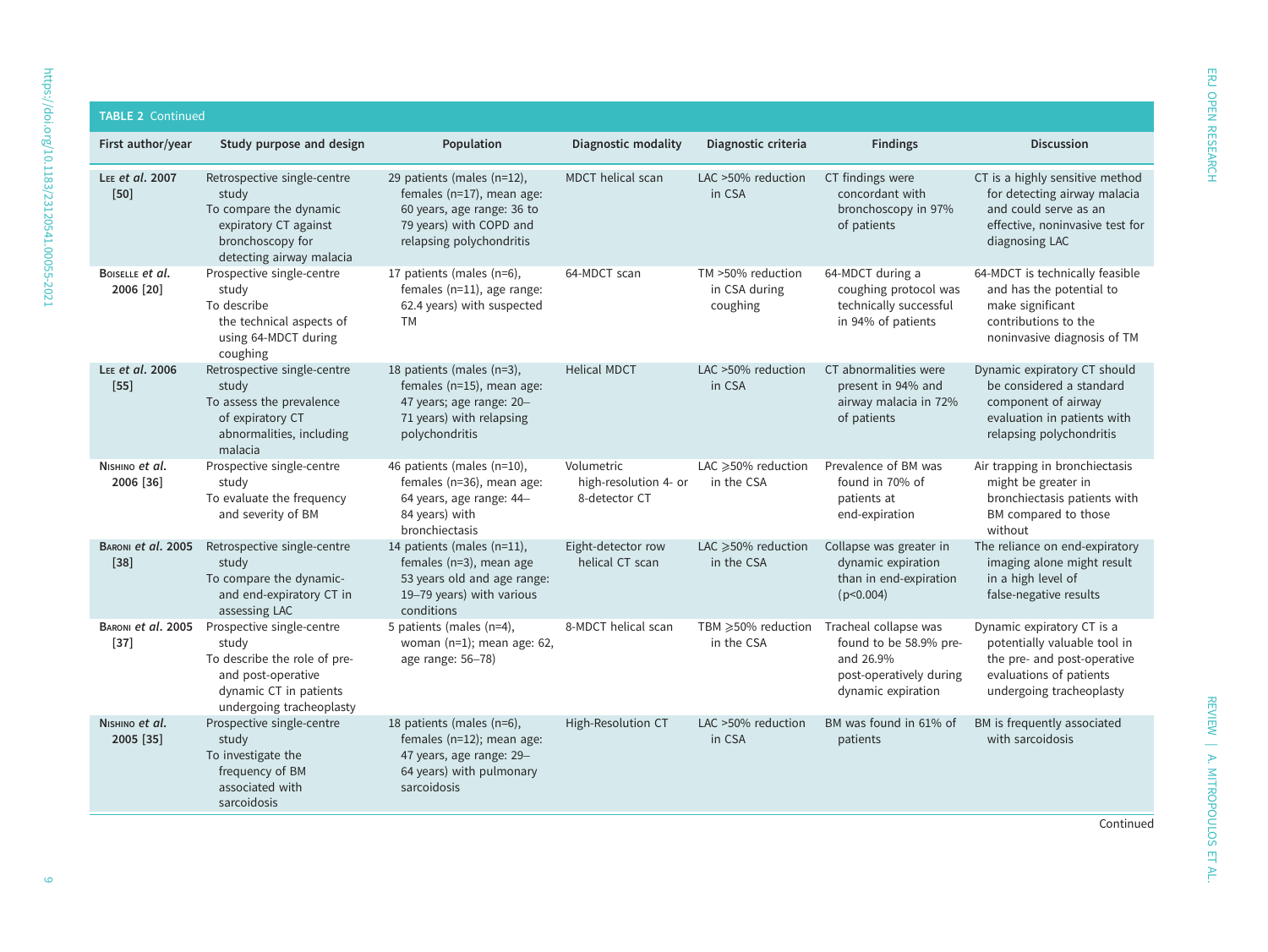| <b>TABLE 2 Continued</b>                       |                                                                                                                                                                    |                                                                                                                                                                                                                                   |                                                            |                                                    |                                                                                                                                                                                                     |                                                                                                                                                                                     |
|------------------------------------------------|--------------------------------------------------------------------------------------------------------------------------------------------------------------------|-----------------------------------------------------------------------------------------------------------------------------------------------------------------------------------------------------------------------------------|------------------------------------------------------------|----------------------------------------------------|-----------------------------------------------------------------------------------------------------------------------------------------------------------------------------------------------------|-------------------------------------------------------------------------------------------------------------------------------------------------------------------------------------|
| First author/year                              | Study purpose and design                                                                                                                                           | Population                                                                                                                                                                                                                        | Diagnostic modality                                        | Diagnostic criteria                                | <b>Findings</b>                                                                                                                                                                                     | <b>Discussion</b>                                                                                                                                                                   |
| HEUSSEL et al.<br>2004 [42]                    | Prospective single-centre<br>study<br>To assess the respiratory<br>lumen diameter, change<br>in the tracheal level<br>during continuous<br>respiration             | 38 subjects, 23 patients with<br>COPD (age: 59 years, age<br>range: 41-68 years) and 15<br>healthy adults (age:<br>62 years, age range: 48 to<br>74 years)                                                                        | Cine-MRI                                                   | LAC >50% reduction<br>in CSA                       | A pathological collapse<br>occurred in 33% of<br>volunteers and in<br>69.6% of patients with<br>COPD                                                                                                | The airway collapse is<br>significantly larger in<br>patients with COPD<br>compared to volunteers                                                                                   |
| HASEGAWA et al.<br>2003 [21]                   | Retrospective single-centre<br>study<br>To determine the<br>frequency of TM<br>incidentally detected on<br>CT pulmonary<br>angiography (CTPA)                      | 163 (73<br>males (n=73), females<br>(n=90); mean age: 60 years)<br>with suspected pulmonary<br>embolism                                                                                                                           | Single detector CT<br>and MDCT (with 4<br>and 8 detectors) | TM ≥50% decrease<br>in tracheal lumen              | Prevalence of TM was<br>found in 10% of the<br>participants with<br>suspected pulmonary<br>embolism                                                                                                 | TM is a relatively common<br>finding in CTPA when<br>assessing patients with<br>suspected pulmonary<br>embolism                                                                     |
| ZHANG et al. 2003<br>$[3]$                     | Prospective single-centre<br>study<br>To compare standard- and<br>low-dose CT images<br>assessing tracheal lumen                                                   | 10 patients (males (n=5),<br>females (n=5), mean age: 56<br>$±11$ years) with<br>bronchoscopically proved<br><b>TBM</b>                                                                                                           | Multi-section helical<br>MDCT scan                         | LAC >50% reduction<br>in the CSA                   | TBM was found in all 10<br>patients                                                                                                                                                                 | Paired inspiratory and dynamic<br>expiratory CT images is a<br>promising method for<br>diagnosing TBM                                                                               |
| AQUINO et al. 2001 Retrospective and<br>$[56]$ | prospective single-centre<br>study<br>To explore the<br>measurements of the<br>trachea between<br>inspiration and<br>end-expiration on CT                          | 10 TM patients (males (n=6),<br>females (n=4); mean age:<br>60 years, age range: 42 to<br>84 years) and 23 normal<br>control patients (males<br>$(n=15)$ , females $(n=8)$ ; mean<br>age: 40 years, age range: 27<br>to 57 years) | CT scan                                                    | Diagnostic criterion<br>for TM was not<br>reported | Collapsibility in tracheal<br>CSA was significantly<br>greater in patients with<br>TM $(1.9\pm0.9 \text{ cm}^2)$<br>compared to controls<br>$(2.4\pm0.6$ cm <sup>2</sup> ) during<br>end-expiration | Patients with TM demonstrate<br>a higher airway collapse<br>compared to controls                                                                                                    |
| GILKESON et al.<br>2001 [4]                    | Prospective single-centre<br>study<br>To examine the role of<br>dynamic<br>inspiratory-expiratory<br>imaging with MDCT in<br>patients with suspected<br><b>TBM</b> | 13 patients (males (n=7),<br>females (n=6); mean age:<br>49 years and age range: 14-<br>88 years) with respiratory<br>conditions (e.g. asthma,<br>chronic cough, smoking)                                                         | MDCT scan,<br>bronchoscopy                                 | LAC >50% reduction<br>in the CSA                   | All patients showed<br>evidence of TBM of<br>different degrees, 50-<br>75% (n=3) 75-100%<br>$(n=7)$ , and 100% $(n=3)$                                                                              | MDCT with<br>inspiratory-expiratory<br>imaging is a promising<br>method in the evaluation of<br>patients with suspected TBM                                                         |
| HEUSSEL et al.<br>2001 [22]                    | Prospective (including<br>retrospective analysis)<br>single-centre study<br>To compare CT, MRI<br>bronchoscopy, in the<br>diagnosis of LAC                         | 29 patients (males (n=10),<br>females (n=19); mean age:<br>61 years, age range: 27-<br>82 years) with suspicion of<br>or previously<br>bronchoscopically verified<br>tracheal collapse                                            | CT scans (spiral and<br>cine), cine-MRI,<br>bronchoscopy   | <b>CSA</b>                                         | ≥50% collapse of the Bronchoscopy correlated<br>with cine CT. MRI<br>demonstrated similar<br>time curves of tracheal<br>CSA to cine CT                                                              | Cine CT is able to obtain<br>significantly improved<br>evaluation of respiratory<br>collapse. Cine-MRI promises<br>functional information due<br>to free choice of imaging<br>plane |

REVIEW | A. MITROPOULOS ET AL.

REVIEW | A. MITROPOULOS ET AL.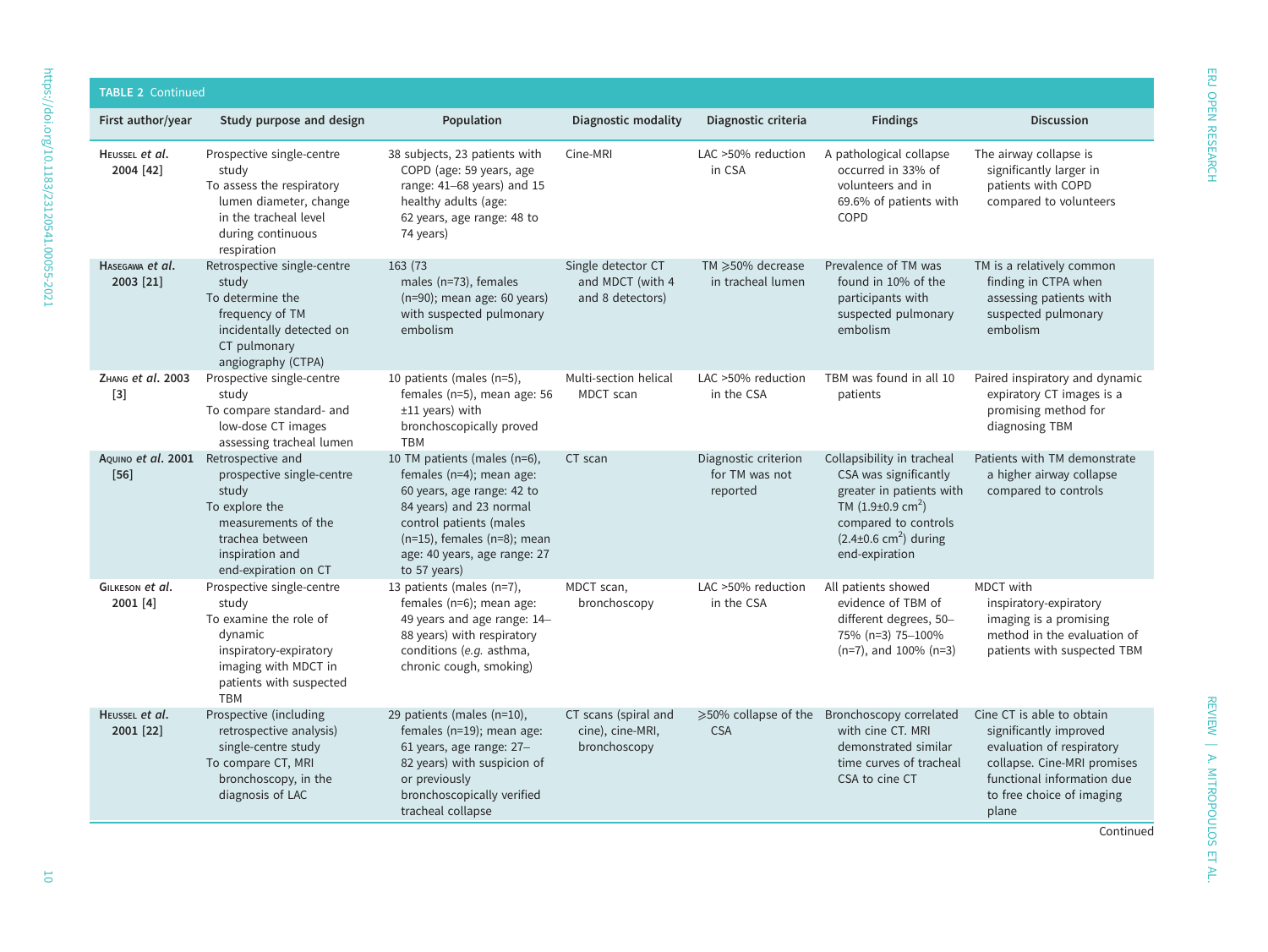| <b>TABLE 2 Continued</b>    |                                                                                                                                          |                                                                                                                                                                                                                                          |                                     |                                                    |                                                                                                                                                                 |                                                                                                                                                                 |  |
|-----------------------------|------------------------------------------------------------------------------------------------------------------------------------------|------------------------------------------------------------------------------------------------------------------------------------------------------------------------------------------------------------------------------------------|-------------------------------------|----------------------------------------------------|-----------------------------------------------------------------------------------------------------------------------------------------------------------------|-----------------------------------------------------------------------------------------------------------------------------------------------------------------|--|
| First author/year           | Study purpose and design                                                                                                                 | Population                                                                                                                                                                                                                               | Diagnostic modality                 | Diagnostic criteria                                | <b>Findings</b>                                                                                                                                                 | <b>Discussion</b>                                                                                                                                               |  |
| SUTO & TANABE,<br>1998 [41] | Prospective single-centre<br>study<br>To evaluate tracheal<br>collapsibility during<br>coughing in patients with<br>TM who underwent MRI | 6 patients (males (n=4),<br>females (n=2); mean age:<br>40 years, age range: 44 to<br>68 years) with suspected<br>TBM and 13 healthy<br>volunteers (males (n=10),<br>females (n=3); mean age:<br>40 years, age range: 17 to<br>63 years) | 1.5-T superconducting<br>MRI system | Diagnostic criterion<br>for TM was not<br>reported | Collapse was 30±13% and<br>50±15% in forced<br>expiration, and 38±16%<br>and $75\pm12\%$ during<br>coughing in healthy<br>and patients with TM,<br>respectively | Collapsibility during forced<br>expiration-inspiration and<br>collapsibility during<br>coughing was not significant<br>in patients with TM during<br><b>MRI</b> |  |
| STERN et al. 1993<br>$[57]$ | Prospective single-centre<br>study<br>To define the range of<br>intrathoracic tracheal<br>diameters and CSA<br>during forced respiration | 10 healthy volunteers (males<br>$(n=10)$ , age range: 24–<br>31 years)                                                                                                                                                                   | CT using the model<br>C-100 scanner | TM >70% reduction<br>in the CSA                    | Trachea significantly<br>decreased $(p<0.001)$<br>from end-inspiration<br>$(280 \text{ mm}^2)$ to<br>end-expiration<br>$(178 \text{ mm}^2)$                     | Intrathoracic tracheal shape,<br>sagittal and coronal<br>diameters, and CSA can vary<br>greatly during a forced<br>respiration                                  |  |

<sup>#</sup>The studies by Litmanovich et al. 2010 and Boiselle et al. 2009 were not analysed as part of the main results as the participants of both studies were included in O'Donnell et al. 2012. <sup>¶</sup>The study by Boiselle et al. 2013 was not analysed as part of the main results as the participants were included in O'Donnell et al. 2014. TBM: tracheobronchomalacia; GERD: gastro-oesophageal reflux disease; OSA: obstructive sleep apnoea; MDCT: multi-detector CT; LAC: large airway collapse; CSA: cross-sectional area; EDAC: excessive dynamic airway collapse; CT: computed tomography; TM: tracheomalacia; MRI: magnetic resonance imaging; BM: bronchomalacia; FVC: forced vital capacity; ILD: interstitial lung disease; ECAC: excessive central airway collapse; CF: cystic fibrosis; PE: pulmonary emphysema; CTPA: pulmonary angiography.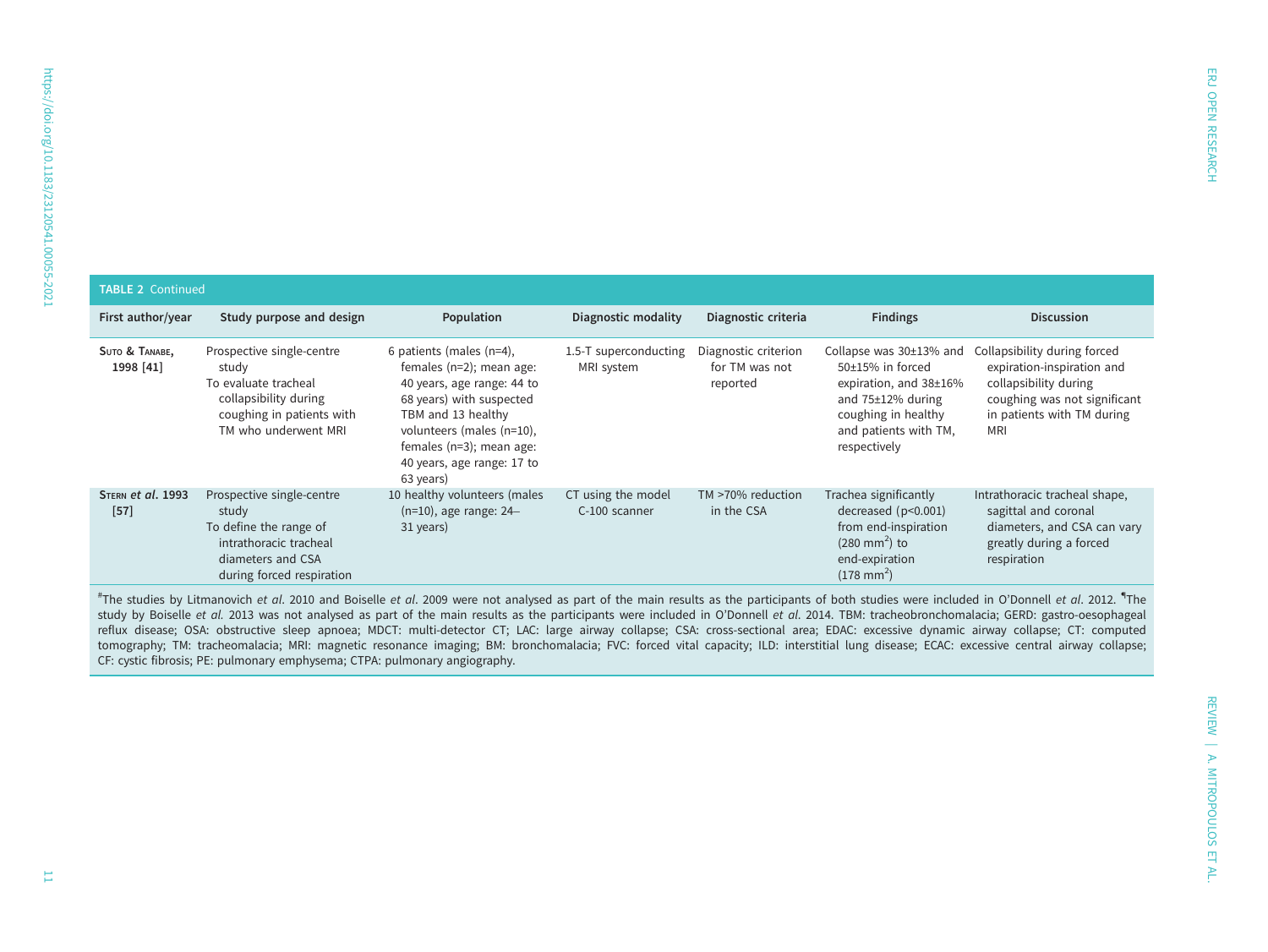One of the earliest CT studies included in this review performed both spiral and cine CT scans in patients with a suspicion of tracheal stenosis or collapse [\[22](#page-15-0)]. Spiral CT was performed during inspiration and during an end-expiratory breath-hold (lasting ∼20 s) and cine CT was performed during deep and slow breaths. A collapse of >50% was found at significantly fewer levels when using paired spiral CT compared to cine CT (13 versus 38%; p<0.001). For this reason and because the results from cine CT correlated better with bronchoscopic findings (from the same study), the authors concluded that cine CT assesses the magnitude of tracheal collapse more reliably than static inspiratory and expiratory imaging [\[22](#page-15-0)].

Other studies describe use of a multi-detector (i.e. two or more detector rows) CT (MDCT) scan [\[23](#page-15-0)–[26\]](#page-16-0) to assess LAC in patients with respiratory diseases. This approach allows the entire large airway tree to be scanned in <5 s offering a high standard of temporal resolution during dynamic expiration which is not possible with a slice by slice or single detector CT [\[27](#page-16-0)].

Thirteen studies (37%) trained the participants regarding breathing technique, prior to CT examination. Sixteen studies (46%) reported the breathing manoeuvres that were used to assess tendency to airway collapse. Eight studies instructed the participants to breath in, hold (for a count of 2 [\[28](#page-16-0)]) and blow out [\[21](#page-15-0), [24, 26](#page-16-0), [29](#page-16-0)–[32](#page-16-0)]. Two studies requested patients to breathe deeply twice, then to exhale as completely as possible before performing a breath-hold, at which point the imaging commenced [\[33](#page-16-0), [34\]](#page-16-0), or to take a deep breath in, blow out all the way and hold breath (four studies; 25%) [\[35](#page-16-0)–[38\]](#page-16-0). McDERMOTT et al. [[39\]](#page-16-0) instructed the patients to perform a maximal inspiration and forceful exhalation, whereas HEUSSEL et al. [\[22\]](#page-15-0) instructed patients to breath slowly and deeply through an open mouth during imaging. Two studies reported that many patients (with suspected pulmonary embolism) were unable to maintain prolonged breath-holds [\[21](#page-15-0)], and that inadequate forceful exhalations observed by spirometry trace were repeated [[40\]](#page-16-0). Fourteen studies (out of 35; 40%) did not report the instructed breathing manoeuvres during the airway collapse assessment.

# Magnetic resonance imaging

# Subject characteristics

MRI has been used to assess LAC in four studies ([table 2\)](#page-5-0). These studies included a total of 90 participants of which 53 were patients (mean age: 57.9±6.6 years; 60% female) with COPD, asthma, relapsing polychondritis and sarcoidosis and 37 were healthy volunteers (mean age: 52.3±12.3 years; 23% female; two studies did not report the age).

#### Protocols employed

The first study to use MRI for the evaluation of tracheomalacia [[41\]](#page-16-0) used two-dimensional fast sequences. This approach demonstrated that a significant difference in collapsibility occurs during forced expiration and inspiration (50% $\pm$ 15), and during coughing (75% $\pm$ 12) in patients with tracheomalacia [[41\]](#page-16-0). Moreover, fast acquisition MRI demonstrated excellent temporal resolution, high contrast resolution regardless of imaging plane [\[41](#page-16-0)]. A recent study assessed TBM during two 13-s breath-hold end (static)-inspiratory and end-expiratory scans using three-dimensional cine-MRI acquisitions allowing the detection of dynamic TBM in a pseudo real time (i.e. high-speed imaging similar to real time) [\[31](#page-16-0)].

All MRI studies included in the review defined LAC as a >50% reduction in the CSA [\(figure 2\)](#page-4-0). One of the studies reported a mean CSA upper tracheal collapse of 42% (but with a range 20–83%) in healthy adults and 64% (range 29–100%) in COPD patients when evaluating LAC using cine-MRI [[42\]](#page-16-0); however, it did not report the prevalence of LAC, based on a >50% reduction in CSA cut-off, in healthy subjects. To elicit expiratory collapse patients were instructed to either breath in, hold and blow out [[31](#page-16-0)] or to breath slowly and deeply through an open mouth during imaging [[22,](#page-15-0) [42\]](#page-16-0). There were no reports of breathing manoeuvre training prior to the MRI examination or indeed patient cooperation during imaging.

# Meta-analyses of LAC prevalence

# Healthy controls

The most commonly used criterion to define LAC was a >50% reduction in the airway lumen or in the CSA [\(figure 2\)](#page-4-0). After exclusion of duplicate inclusion of subjects in different studies (see Boiselle et al. [\[14](#page-15-0), [24](#page-16-0)], Litmanovich et al. [\[26](#page-16-0)]), five studies were found to report the prevalence of LAC in healthy volunteers (supplementary [e-table 3\)](http://openres.ersjournals.com/lookup/doi/10.1183/23120541.00055-2021.figures-only#fig-data-supplementary-materials) [[6](#page-15-0), [7](#page-15-0), [39, 40](#page-16-0), [42\]](#page-16-0). In a random effects meta-analysis of the four studies using the criterion of  $>50\%$  reduction [\[6,](#page-15-0) [39](#page-16-0), [40](#page-16-0), [42\]](#page-16-0), LAC was found in 17% (95% CI: 0–61%; LAC was present in only 2% (95% CI: 0–[7](#page-15-0)%) [7]. For the studies that were included in the meta-analysis,  $2$ =96%) [\(figure 3\)](#page-12-0) of healthy subjects. One study using a >70% reduction in CSA criterion reported that the mean CSA collapsibility for healthy controls was 39±17%. There was a considerable heterogeneity among the studies ( $I^2 > 90\%$ ; [figure 3](#page-12-0)), which could be attributed to the different protocols that were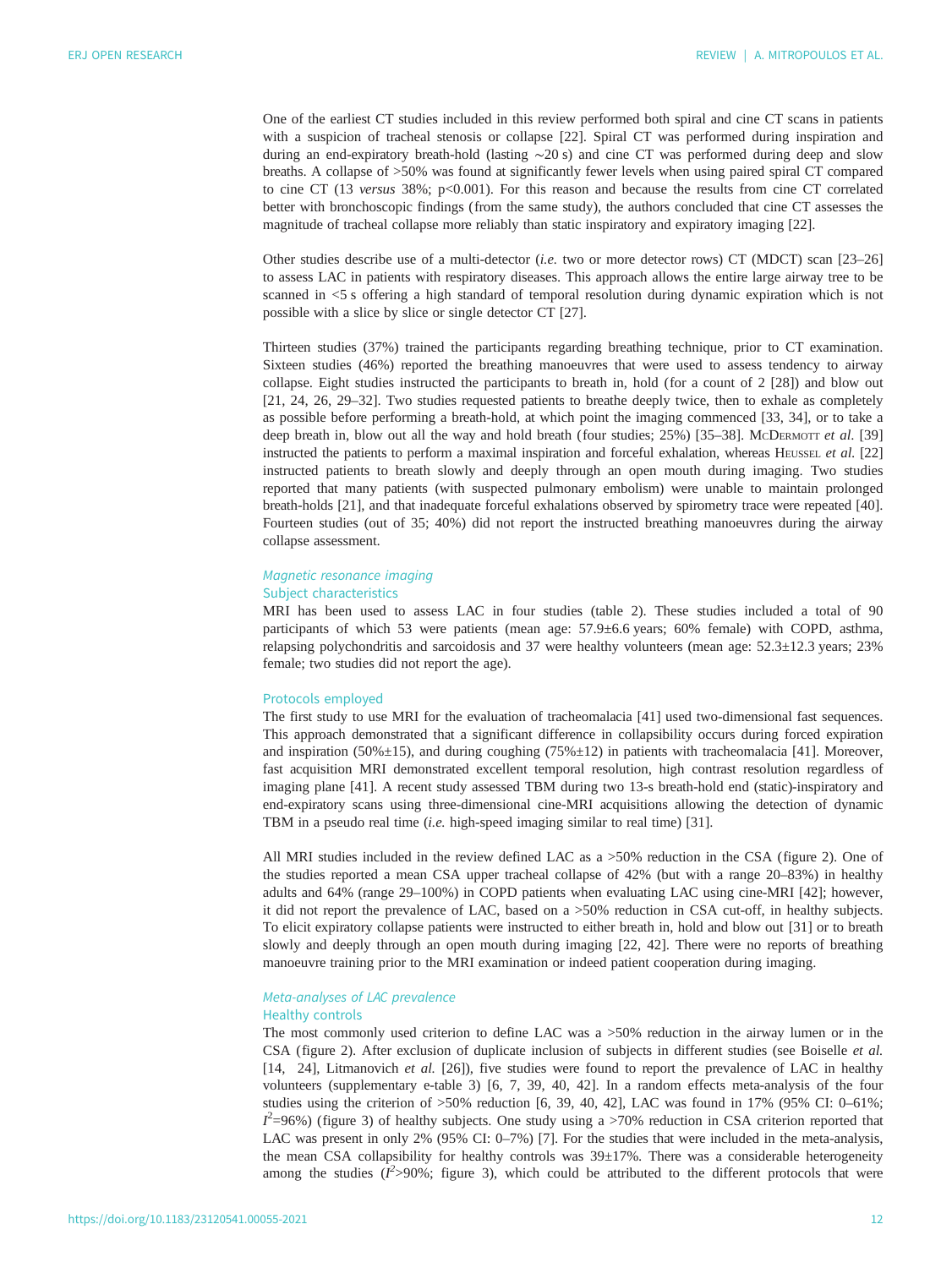<span id="page-12-0"></span>

FIGURE 3 Forest plot of the prevalence of large airway collapse in healthy subjects. Random effects meta-analysis was done to estimate the pooled prevalence. Details of included studies, including population, diagnostic modality and threshold, are summarised in [table 1](#page-3-0).

employed to assess LAC such as the breathing manoeuvres (e.g. forced exhalation, breath-hold, coughing) and technical features (e.g. spiral or cine CT with single or multi-detectors).

#### Patients with chronic airway diseases

Thirteen studies reported the prevalence of LAC in patients with chronic airway diseases or smokers, including COPD [\[6, 7,](#page-15-0) [24, 33, 34](#page-16-0), [42](#page-16-0), [43, 44\]](#page-16-0), asthma [\[7,](#page-15-0) [34\]](#page-16-0), cystic fibrosis [\[39](#page-16-0)], emphysema [\[45, 46\]](#page-16-0), bronchiectasis [[36\]](#page-16-0) or pulmonary sarcoidosis [\[35](#page-16-0)]. We performed a meta-analysis for LAC prevalence in eight studies of patients either with COPD or asthma, as the number of studies on other respiratory conditions such as cystic fibrosis, emphysema or bronchiectasis was too small. The studies included in the meta-analysis are summarised in supplementary [e-table 4,](http://openres.ersjournals.com/lookup/doi/10.1183/23120541.00055-2021.figures-only#fig-data-supplementary-materials) and most of them utilised a >50% reduction [[6, 7](#page-15-0), [33](#page-16-0), [34](#page-16-0), [42](#page-16-0), [43](#page-16-0), [44](#page-16-0)]. LAC was found in 27% (95% CI: 11–46%;  $I^2$ =97%) of the included patients [\(figure 4\)](#page-13-0).<br>One study using the >80% criterion found that LAC was present in 20% (95% CI: 13–28%) in a COPD One study using the >80% criterion found that LAC was present in 20% (95% CI: 13–28%) in a COPD patient population [\[24\]](#page-16-0). For the studies that were included in the meta-analysis, the mean CSA collapsibility for patients with chronic airway diseases was 52±17%. Heterogeneity among the studies ( $I^{\leq}$ >90%; [figure 4\)](#page-13-0)<br>was found to be substantial. This could be explained by the fact that in patients with chronic airway diseases was found to be substantial. This could be explained by the fact that in patients with chronic airway diseases, clinical factors, such as age, disease severity or lung function, are relevant in heterogeneity [\[7\]](#page-15-0).

#### **Discussion**

It is apparent from this systematic review that over the past 30 years, a wide variety of approaches have been evaluated in the diagnostic evaluation of LAC. Bronchoscopy has long been considered the "gold standard" diagnostic test by clinicians; however, our review process reveals that CT has actually been the most commonly reported modality in the published literature over this time period. Indeed, CT has been utilised in 80% of all published LAC studies and there are only three papers detailing bronchoscopic evaluation of LAC, within the contemporary literature. The review process also reveals that, to the best of our knowledge, there are no published data describing the "normal" or healthy large airway response to expiratory manoeuvres, using bronchoscopic techniques. In addition, although a >50% reduction in large airway calibre appears to be, at least anecdotally, the most widely used diagnostic criterion in clinical practice, and indeed is reported in half of the papers included in this review, this degree of LAC was encountered in one in five asymptomatic and entirely healthy subjects undergoing dynamic expiratory CT imaging. Overall, the findings thus might challenge several assumptions widely held, with respect to the most widely researched diagnostic technique and cut-off values used for the diagnosis of LAC.

Accurate detection and diagnosis of LAC is important to facilitate selection and delivery of treatments that may improve patient QoL and reduce healthcare utilisation [\[47](#page-16-0), [48](#page-16-0)]. Recent work has highlighted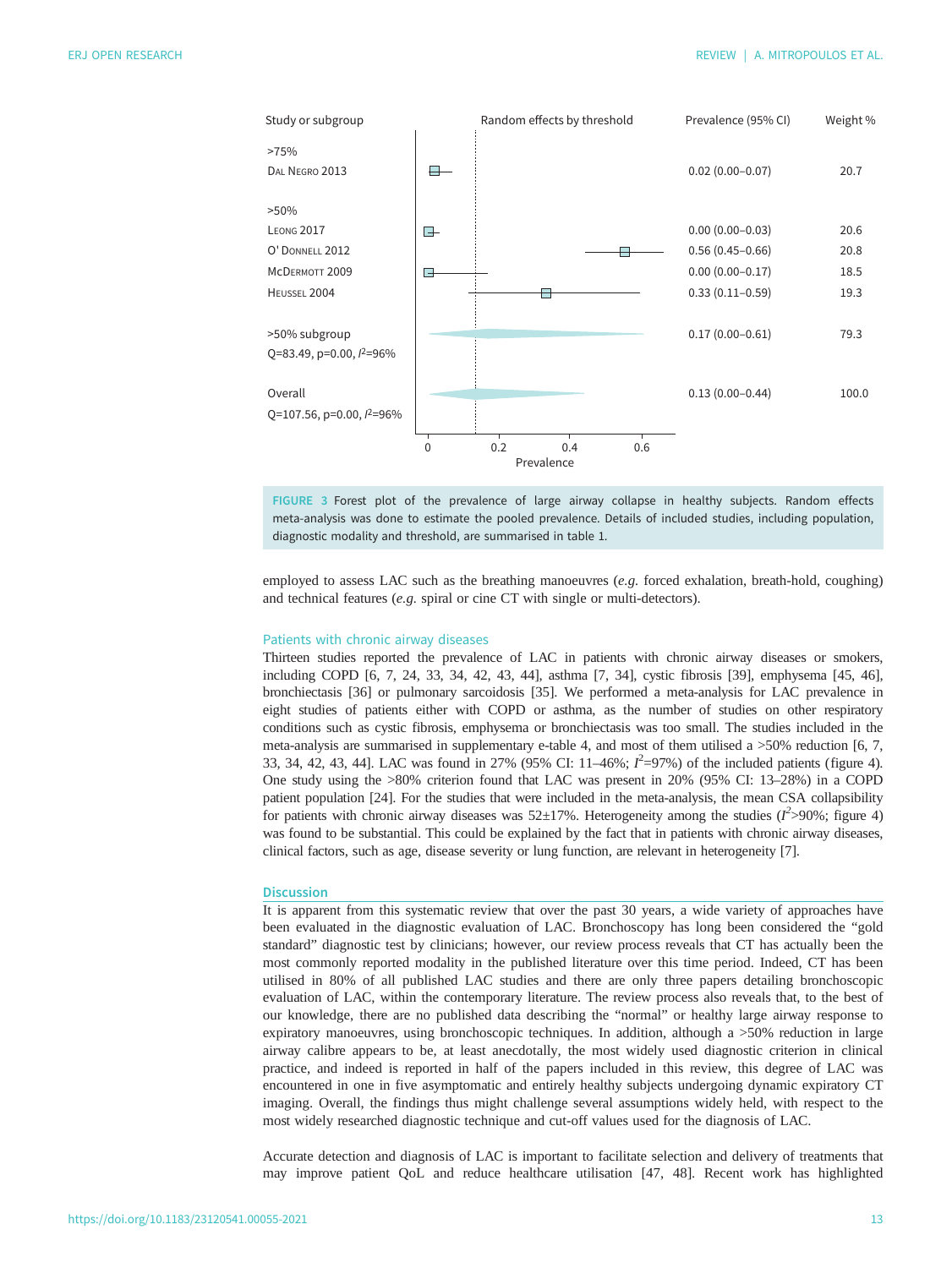<span id="page-13-0"></span>

FIGURE 4 Forest plot of the prevalence of large airway collapse in patients with chronic obstructive airway diseases (either COPD or asthma). Random effects meta-analysis was done to estimate the pooled prevalence. Details of included studies, including population, diagnostic modality, and threshold, are summarised in [table 2.](#page-5-0) AE: acute exacerbation.

favourable outcomes with tracheobronchoplasty, and thus it is important that clinicians are able to apply robust and reproducible diagnostic parameters, to reliably detect LAC and consider referral for intervention. A key clinical challenge in this area is the ability to differentiate between physiological and pathological (i.e. clinically relevant) collapse. In this respect, the finding that almost one in five healthy individuals appear to have LAC of  $>50\%$  on CT [\(figure 3\)](#page-12-0), challenges the notion that collapse of this severity immediately implicates a disease state. The degree of airway collapse does, however, appear to relate to age, certainly in healthy male volunteers, such that the mean collapse in males aged 24–31 years old was 36% [[40\]](#page-16-0). In contrast, very few healthy (2%) individuals demonstrated LAC >70% in the studies reviewed, suggesting a more conservative diagnostic cut-off may be more appropriate. However, even in the context of more marked airway collapse (e.g.  $>70\%$ ), it can remain challenging to decipher the relationship between degree of collapse and collapse that induces "clinically relevant" flow limitation and/or symptoms. For example, the degree of LAC observed in patients with COPD appears to relate poorly to pulmonary function and functional capacity (e.g. exercise walking test) [\[24](#page-16-0)]. These findings should be interpreted with caution due to the considerable heterogeneity that was observed among studies in healthy subjects which could be explained by the variety of methodologies that were employed to assess LAC, such as a broad range of breathing manoeuvres (e.g. forced exhalation, breath-hold, coughing) and technical features (e.g. spiral or cine CT with single or multi-detectors). Some researchers in this field have sought to extend the diagnostic assessment criteria, proposing a more detailed assessment that incorporates an admixture of clinical and imaging/bronchoscopic findings, to help characterise the relevance and functional implications of LAC. Others have highlighted the importance of determining the location of any flow-limiting segment or choke point (i.e. stent insertion at flow-limiting segments has been shown to restore the rigidity of the involved airway segment [\[49](#page-16-0)]). Certainly, the relevance of findings arising from a forced dynamic expiratory manoeuvre phase is uncertain from a physiological standpoint [[24, 26](#page-16-0), [40\]](#page-16-0), especially when compared with more applicable physiological challenges such as exercise or assessment of other symptoms such as cough or recurrent infections.

The interplay and differentiation between pathology and physiology becomes increasingly complex, but clinically relevant, in scenarios whereby the interplay between pleural and intraluminal forces increasingly favours airway closure (e.g. in obesity or emphysema). The current review revealed that LAC was present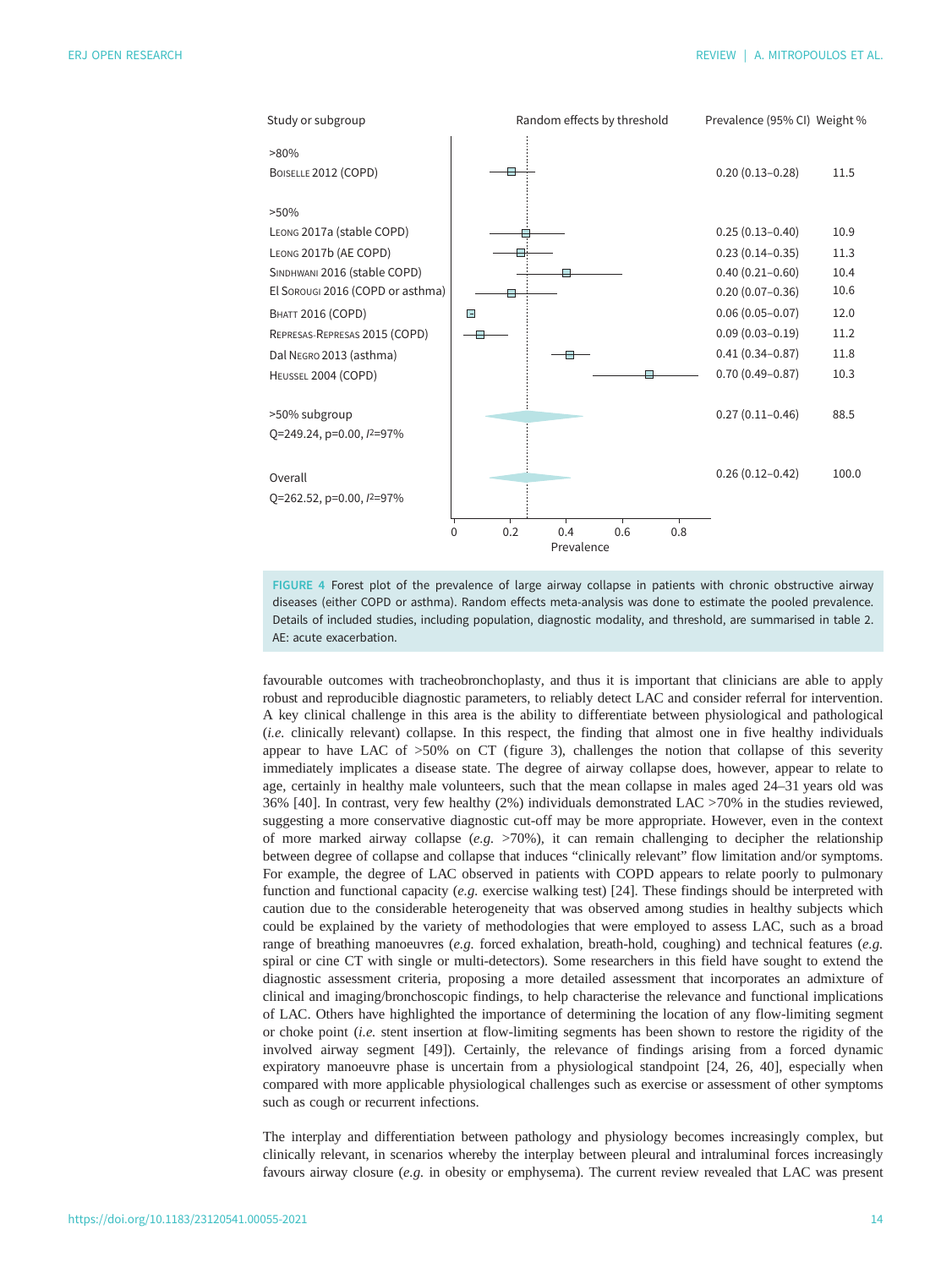in approximately a third of patients with obstructive airways disease. This was a heterogeneous group but mostly defined by the study authors as patients with COPD. Whilst intervention for LAC in this context may improve QoL, it is not always associated with direct and measurable changes in allied physiological measures. In addition, differentiating obstructive pulmonary function findings from those arising from LAC is not straightforward.

Flexible bronchoscopy is considered the "gold standard" approach to LAC diagnosis by many clinicians since it permits real-time evaluation of the dynamic airway properties, at several sites and with the ability to provide direct instruction. It also permits repeated and sequential assessments during different manoeuvres (e.g. tidal breathing, forced dynamic manoeuvres and coughing) and allows airway sampling to be undertaken. This has to be countered by the fact that bronchoscopy is an invasive assessment and in contrast, the latest advances in CT technology have resulted in faster speed, greater breadth and enhanced spatial resolution, facilitating more precise airway luminal measurement [[6,](#page-15-0) [29](#page-16-0)]. MDCT has the ability to obtain a large amount of data of the entire central airways in only a few seconds compared to bronchoscopy. A few studies have compared dynamic expiratory CT with bronchoscopy (as the diagnostic "gold standard") for the diagnosis of LAC. In the study by LEE et al. [\[50](#page-16-0)] dynamic expiratory CT (e.g. end-inspiratory, and dynamic expiratory imaging) compared well with bronchoscopy in patients with TBM. Namely, CT and bronchoscopic findings showed a good level of agreement with respect to the presence, severity and distribution of TBM in 97% (diffuse TBM in 82%; bronchomalacia in 11%; tracheomalacia in 7%) of patients. Cine-MRI is advantageous in reducing radiation exposure and can improve temporal resolution  $[31]$  $[31]$ , and it may be useful for therapeutic monitoring (e.g. measurement of dynamic luminal diameter change)/evaluating response to treatment.

The reproducibility of any diagnostic technique is important to consider if it has implications for subsequent clinical intervention. In our review, we found that bronchoscopy was associated with a good degree of interand intra-observer levels of agreement, irrespective of level of training and experience [[19](#page-15-0)].

#### Methodological considerations

There are several limitations to consider in the interpretation of our meta-analysis. First, the numbers of included studies in quantitative analyses were small, and they were all conducted at single centres. Thus, our meta-analyses are explorative and may not be an entirely inclusive representation of the findings of the prevalence of LAC in healthy subjects. However, two studies [\[14,](#page-15-0) [26](#page-16-0)] clearly pointed out that the diagnostic criterion of >50% may classify 55–78% of healthy subjects as abnormal. Second, there was a considerable heterogeneity among the studies (I<sup>2</sup>>90%; [figures 3](#page-12-0) and [4](#page-13-0)), which could not be fully investigated because of<br>the limited number of relevant studies, and thus, our results should be interpreted with caution. In patients the limited number of relevant studies, and thus, our results should be interpreted with caution. In patients with chronic airway diseases, certain clinical factors such as age, disease severity or lung function are likely to underpin heterogeneity[7]. In healthy controls, however, the reason for a difference between the studies could be associated to the variety of investigation protocols and diagnostic criteria that were utilised. However, two studies [\[40, 42\]](#page-16-0) clearly showed that the diagnostic criterion of >50% may result in false positives in nonsmokers without respiratory symptoms or history. Third, publication bias could not be assessed because of a small number of included studies. Fourth, it should be acknowledged that the results need to be cautiously interpreted; considering the heterogeneity in respiratory pathologies included in this review (e.g. COPD, asthma, cystic fibrosis or emphysema), as well as the variety of diagnostic modalities to assess LAC (e.g. bronchoscopy, CT, MRI). For example, owing to the heterogeneity in the airway diseases and diagnostic modalities we were only able to estimate the prevalence of LAC in COPD or asthma patients [\(figure 4](#page-13-0)).

#### Conclusion

Our systematic review reveals that, over the past 30 years, a large number of studies (including over 10 500 subjects) have been published evaluating LAC, using a broad variety of investigation protocols and diagnostic criteria. It is likely, however, that the broad range of approaches to assessment and diagnosis has led to the high level of heterogeneity that was observed in our systematic review and, as such, limits robust conclusions being drawn regarding precise cut-off values. Moreover, the varying study methodologies and outcome measures are confusing to interpret for both the clinician and researcher, and whilst a  $\geqslant$ 50% reduction in calibre of the central airway lumen on inspiratory to expiratory CT is the most commonly described diagnostic criterion, this is likely to be confounded by poor diagnostic specificity. Regardless, at this diagnostic threshold, LAC appears to be a frequent comorbidity in patients with COPD or asthma. Overall, these findings highlight the need for improved international consensus regarding the best approach to this condition, agreement regarding diagnostic criteria and further scientific work to establish the physiological and disease implications of LAC.

Submitted article, peer reviewed.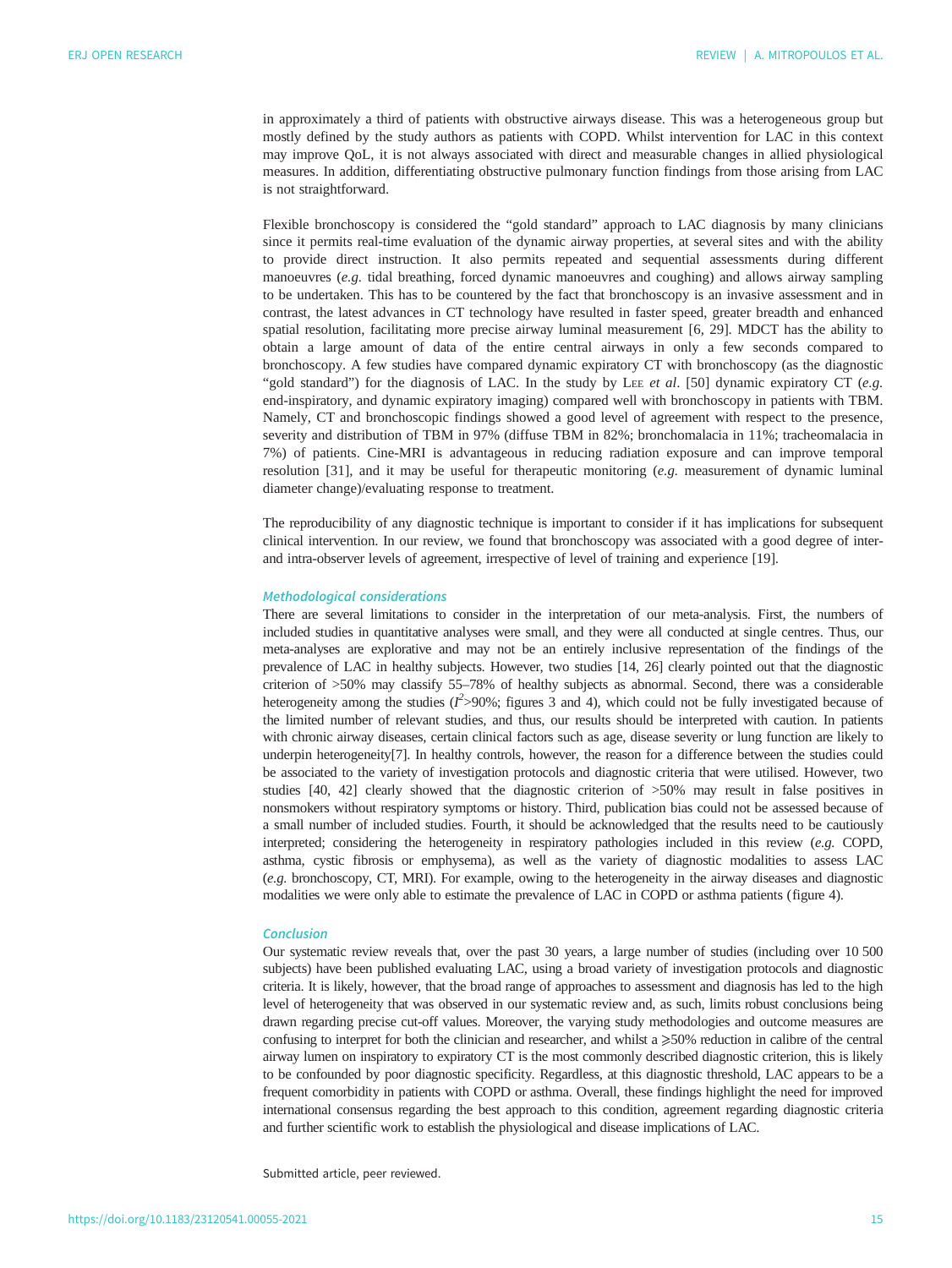<span id="page-15-0"></span>Author contributions: A. Mitropoulos, F. Almaghlouth and W-J. Song performed the systematic review and meta-analysis. A. Mitropoulos, W-J. Song and J.H. Hull contributed substantially to the study design, data analysis and the writing of the manuscript. M.I. Polkey and S. Kemp contributed to the interpretation of the results. A. Mitropoulos takes full responsibility for the integrity of the systematic review as a whole.

Conflict of interest: All authors declare that they have no affiliations with or involvement in any organisation or entity with any financial interest or nonfinancial interest in the subject matter or materials discussed in this manuscript.

Support statement: We would like to thank the RELACS charity and the Royal Brompton Hospital Charity that funded A. Mitropoulos' salary.

#### References

- 1 Murgu S, Colt H. Tracheobronchomalacia and excessive dynamic airway collapse. Clin Chest Med 2013; 34: 527–555.
- 2 Nuutinen J. Acquired tracheobronchomalacia. A bronchological follow-up study. Ann Clin Res 1977; 9: 359–364.
- 3 Zhang J, Hasegawa I, Feller-Kopman D, et al. 2003 AUR memorial award. dynamic expiratory volumetric CT imaging of the central airways: comparison of standard-dose and low-dose techniques. Acad Radiol 2003; 10: 719–724.
- 4 Gilkeson RC, Ciancibello LM, Hejal RB, et al. Tracheobronchomalacia: dynamic airway evaluation with multidetector CT. AJR Am J Roentgenol 2001; 176: 205–210.
- 5 Ikeda S, Hanawa T, Konishi T, et al. Diagnosis, incidence, clinicopathology and surgical treatment of acquired tracheobronchomalacia. Nihon Kyobu Shikkan Gakkai Zasshi 1992; 30: 1028–1035.
- 6 Leong P, Tran A, Rangaswamy J, et al. Expiratory central airway collapse in stable COPD and during exacerbations. Respir Res 2017; 18: 163.
- 7 Dal Negro R, Tognella S, Guerriero M, et al. Prevalence of tracheobronchomalacia and excessive dynamic airway collapse in bronchial asthma of different severity. Multidiscip Respir Med 2013; 8: 32.
- 8 Hopkinson NS, Dayer MJ, Moxham J, et al. Abdominal muscle fatigue following exercise in chronic obstructive pulmonary disease. Respir Res 2010; 11: 15.
- 9 Murphy P, Arbane G, Jayaram D, et al. The effect of volume targeted pressure support (PS) ventilation with autotitrating expiratory positive airways pressure (EPAP) and back up rate (BUR) on sleep quality in COPD-obstructive sleep apnoea (OSA) overlap syndrome. Eur Respir J 2013; 42: Suppl. 57, P2583. [http://erj.](http://erj.ersjournals.com/content/42/Suppl_57/P2583.abstract) [ersjournals.com/content/42/Suppl\\_57/P2583.abstract.](http://erj.ersjournals.com/content/42/Suppl_57/P2583.abstract)
- 10 Majid A, Guerrero J, Gangadharan S, et al. Tracheobronchoplasty for severe tracheobronchomalacia: a prospective outcome analysis. Chest 2008; 134: 801–807.
- 11 Rayl JE. Tracheobronchial collapse during cough. Radiology 1965; 85: 87–92.
- 12 Feist JH, Johnson TH, Wilson RJ. Acquired tracheomalacia: etiology and differential diagnosis. Chest 1975; 68: 340–345.
- 13 Jokinen K, Palva T, Sutinen S, et al. Acquired tracheobronchomalacia. Ann Clin Res 1977; 9: 52–57.
- 14 Boiselle PM, O'Donnell CR, Bankier AA, et al. Tracheal collapsibility in healthy volunteers during forced expiration: assessment with multidetector CT. Radiology 2009; 252: 255–262.
- 15 Hoy D, Brooks P, Woolf A, et al. Assessing risk of bias in prevalence studies: modification of an existing tool and evidence of interrater agreement. J Clin Epidemiol 2012; 65: 934–939.
- 16 Whiting PF, Rutjes AW, Westwood ME, et al. QUADAS-2: a revised tool for the quality assessment of diagnostic accuracy studies. Ann Intern Med 2011; 155: 529–536.
- 17 Egger M, Davey Smith G, Schneider M, et al. Bias in meta-analysis detected by a simple, graphical test. BMJ 1997; 315: 629–634.
- 18 Murgu SD, Colt HG. Description of a multidimensional classification system for patients with expiratory central airway collapse. Respirology 2007; 12: 543–550.
- 19 Majid A, Gaurav K, Sanchez JM, et al. Evaluation of tracheobronchomalacia by dynamic flexible bronchoscopy. A pilot study. Ann Am Thorac Soc 2014; 11: 951–955.
- 20 Boiselle PM, Lee KS, Lin S, et al. Cine CT during coughing for assessment of tracheomalacia: preliminary experience with 64-MDCT. AJR Am J Roentgenol 2006; 187: W175–W177.
- 21 Hasegawa I, Boiselle PM, Raptopoulos V, et al. Tracheomalacia incidentally detected on CT pulmonary angiography of patients with suspected pulmonary embolism. AJR Am J Roentgenol 2003; 181: 1505–1509.
- 22 Heussel CP, Hafner B, Lill J, et al. Paired inspiratory/expiratory spiral CT and continuous respiration cine CT in the diagnosis of tracheal instability. Eur Radiol 2001; 11: 982–989.
- 23 Ciet P, Boiselle PM, Michaud G, et al. Optimal imaging protocol for measuring dynamic expiratory collapse of the central airways. Clin Radiol 2016; 71: e49–e55.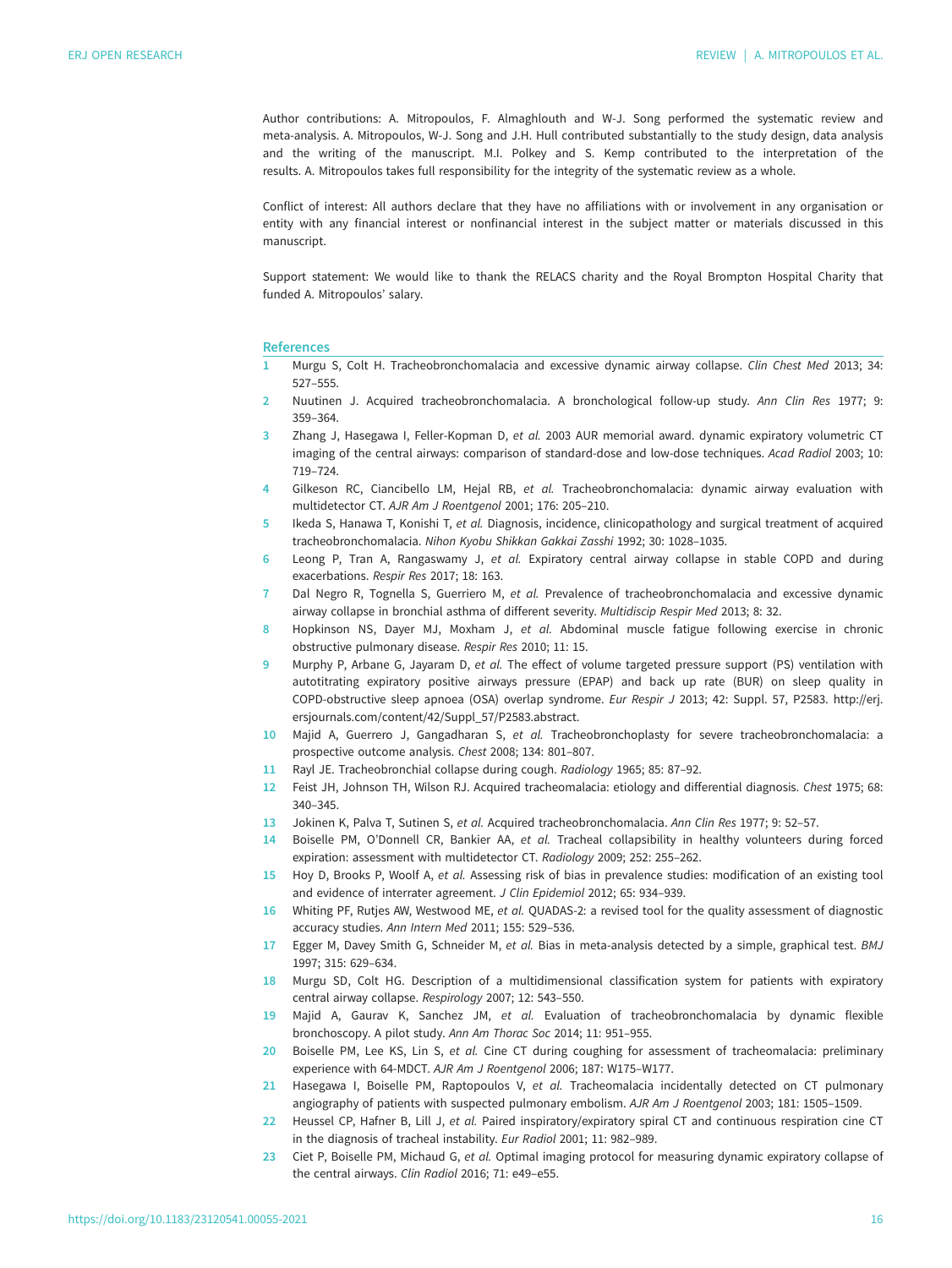- <span id="page-16-0"></span>24 Boiselle PM, Michaud G, Roberts DH, et al. Dynamic expiratory tracheal collapse in COPD: correlation with clinical and physiologic parameters. Chest 2012; 142: 1539–1544.
- 25 O'Donnell CR, Bankier AA, O'Donnell DH, et al. Static end-expiratory and dynamic forced expiratory tracheal collapse in COPD. Clin Radiol 2014; 69: 357–362.
- 26 Litmanovich D, O'Donnell CR, Bankier AA, et al. Bronchial collapsibility at forced expiration in healthy volunteers: assessment with multidetector CT. Radiology 2010; 257: 560–567.
- 27 Ferretti GR, Jankowski A, Perrin MA, et al. Multi-detector CT evaluation in patients suspected of tracheobronchomalacia: comparison of end-expiratory with dynamic expiratory volumetric acquisitions. Eur J Radiol 2008; 68: 340–346.
- 28 Wagnetz U, Roberts HC, Chung T, et al. Dynamic airway evaluation with volume CT: initial experience. Can Assoc Radiol J 2010; 61: 90–97.
- 29 Nygaard M, Hilberg O, Rasmussen F, et al. Tracheal collapsibility in adults is dynamic over time. Respir Med 2019; 146: 124–128.
- 30 Nygaard M, Bendstrup E, Dahl R, et al. Tracheal collapse diagnosed by multidetector computed tomography: evaluation of different image analysis methods. Eur Clin Respir J 2017; 4: 1407624.
- 31 Ciet P, Boiselle PM, Heidinger B, et al. Cine MRI of tracheal dynamics in healthy volunteers and patients with tracheobronchomalacia. AJR Am J Roentgenol 2017; 209: 757–761.
- 32 Boiselle PM, O'Donnell CR, Loring SH, et al. Reproducibility of forced expiratory tracheal collapse: assessment with MDCT in healthy volunteers. Acad Radiol 2010; 17: 1186–1189.
- 33 El Sorougi W, Abdel-Hafiz H, Fathy S. Diagnostic utility of dynamic CT in tracheomalacia in COPD patients. Egypt J Chest Dis Tuberc 2016; 65: 563–566.
- 34 Sindhwani G, Sodhi R, Saini M, et al. Tracheobronchomalacia/excessive dynamic airway collapse in patients with chronic obstructive pulmonary disease with persistent expiratory wheeze: a pilot study. Lung India 2016; 33: 381–384.
- 35 Nishino M, Kuroki M, Roberts DH, et al. Bronchomalacia in sarcoidosis: evaluation on volumetric expiratory high-resolution CT of the lung. Acad Radiol 2005; 12: 596–601.
- 36 Nishino M, Siewert B, Roberts DH, et al. Excessive collapsibility of bronchi in bronchiectasis: evaluation on volumetric expiratory high-resolution CT. J Comput Assist Tomogr 2006; 30: 474–478.
- 37 Baroni RH, Ashiku S, Boiselle PM. Dynamic CT evaluation of the central airways in patients undergoing tracheoplasty for tracheobronchomalacia. AJR Am J Roentgenol 2005; 184: 1444–1449.
- 38 Baroni RH, Feller-Kopman D, Nishino M, et al. Tracheobronchomalacia: comparison between end-expiratory and dynamic expiratory CT for evaluation of central airway collapse. Radiology 2005; 235: 635–641.
- 39 McDermott S, Barry SC, Judge EP, et al. Tracheomalacia in adults with cystic fibrosis: determination of prevalence and severity with dynamic cine CT. Radiology 2009; 252: 577–586.
- 40 O'Donnell CR, Litmanovich D, Loring SH, et al. Age and sex dependence of forced expiratory central airway collapse in healthy volunteers. Chest 2012; 142: 168–174.
- 41 Suto Y, Tanabe Y. Evaluation of tracheal collapsibility in patients with tracheomalacia using dynamic MR imaging during coughing. AJR Am J Roentgenol 1998; 171: 393–394.
- 42 Heussel CP, Ley S, Biedermann A, et al. Respiratory lumenal change of the pharynx and trachea in normal subjects and COPD patients: assessment by cine-MRI. Eur Radiol 2004; 14: 2188–2197.
- 43 Represas-Represas C, Leiro-Fernández V, Mallo-Alonso R, et al. Excessive dynamic airway collapse in a small cohort of chronic obstructive pulmonary disease patients. Ann Thorac Med 2015; 10: 118–122.
- 44 Bhatt SP, Terry NL, Nath H, et al. Association between expiratory central airway collapse and respiratory outcomes among smokers. JAMA 2016; 315: 498–505.
- 45 Inoue M, Hasegawa I, Nakano K, et al. Incidence of tracheobronchomalacia associated with pulmonary emphysema: detection with paired inspiratory-expiratory multidetector computed tomography using a low-dose technique. Jpn J Radiol 2009; 27: 303–308.
- 46 Ochs RA, Petkovska I, Kim HJ, et al. Prevalence of tracheal collapse in an emphysema cohort as measured with end-expiration CT. Acad Radiol 2009; 16: 46–53.
- 47 Murgu SD, Colt HG. Treatment of adult tracheobronchomalacia and excessive dynamic airway collapse: an update. Treat Respir Med 2006; 5: 103–115.
- 48 Kheir F, Majid A. Tracheobronchomalacia and excessive dynamic airway collapse: medical and surgical treatment. Semin Respir Crit Care Med 2018; 39: 667–673.
- 49 Miyazawa T, Miyazu Y, Iwamoto Y, et al. Stenting at the flow-limiting segment in tracheobronchial stenosis due to lung cancer. Am J Respir Crit Care Med 2004; 169: 1096–1102.
- 50 Lee KS, Sun MRM, Ernst A, et al. Comparison of dynamic expiratory CT with bronchoscopy for diagnosing airway malacia: a pilot evaluation. Chest 2007; 131: 758–764.
- 51 Bezuidenhout AF, Boiselle PM, Heidinger BH, et al. Longitudinal follow-up of patients with tracheobronchomalacia after undergoing tracheobronchoplasty: computed tomography findings and clinical correlation. J Thorac Imaging 2019; 34: 278–283.